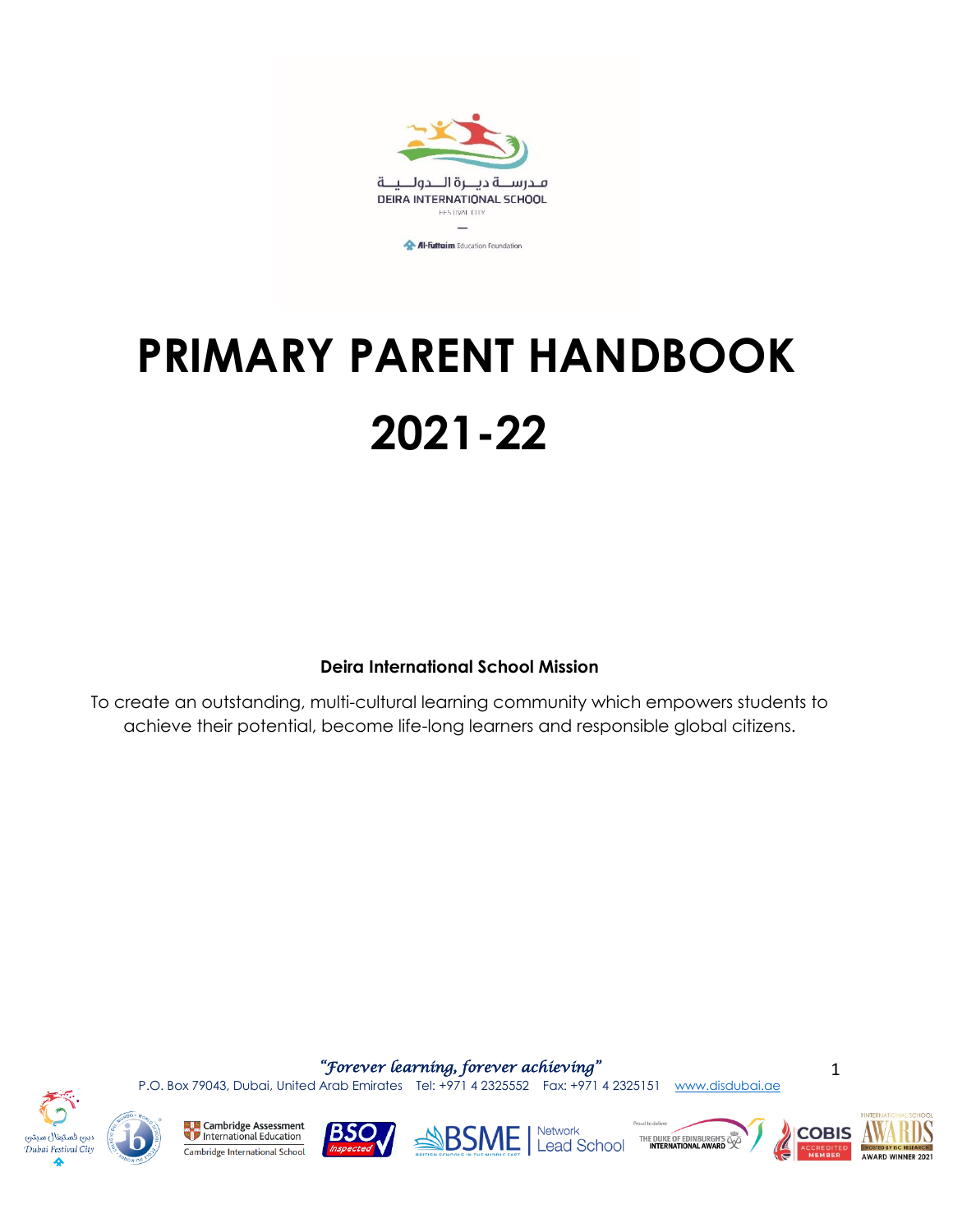# Contents

| Planned Absences/Leaving School Site, Birthdays, Bags, School Transport  16,17   |
|----------------------------------------------------------------------------------|
|                                                                                  |
|                                                                                  |
|                                                                                  |
| Home Learning/Educational Visits/P-T Meetings/Teaching & Learning/Parental 20-22 |
|                                                                                  |
|                                                                                  |
|                                                                                  |
|                                                                                  |
| Essential Documents/News & Information/Mobile Electronic Device 27,28            |
|                                                                                  |

"Forever learning, forever achieving"<br>P.O. Box 79043, Dubai, United Arab Emirates Tel: +971 4 2325552 Fax: +971 4 2325151 www.disdubai.ae



**Example 2** Cambridge Assessment Cambridge International School











 $\mathbf 2$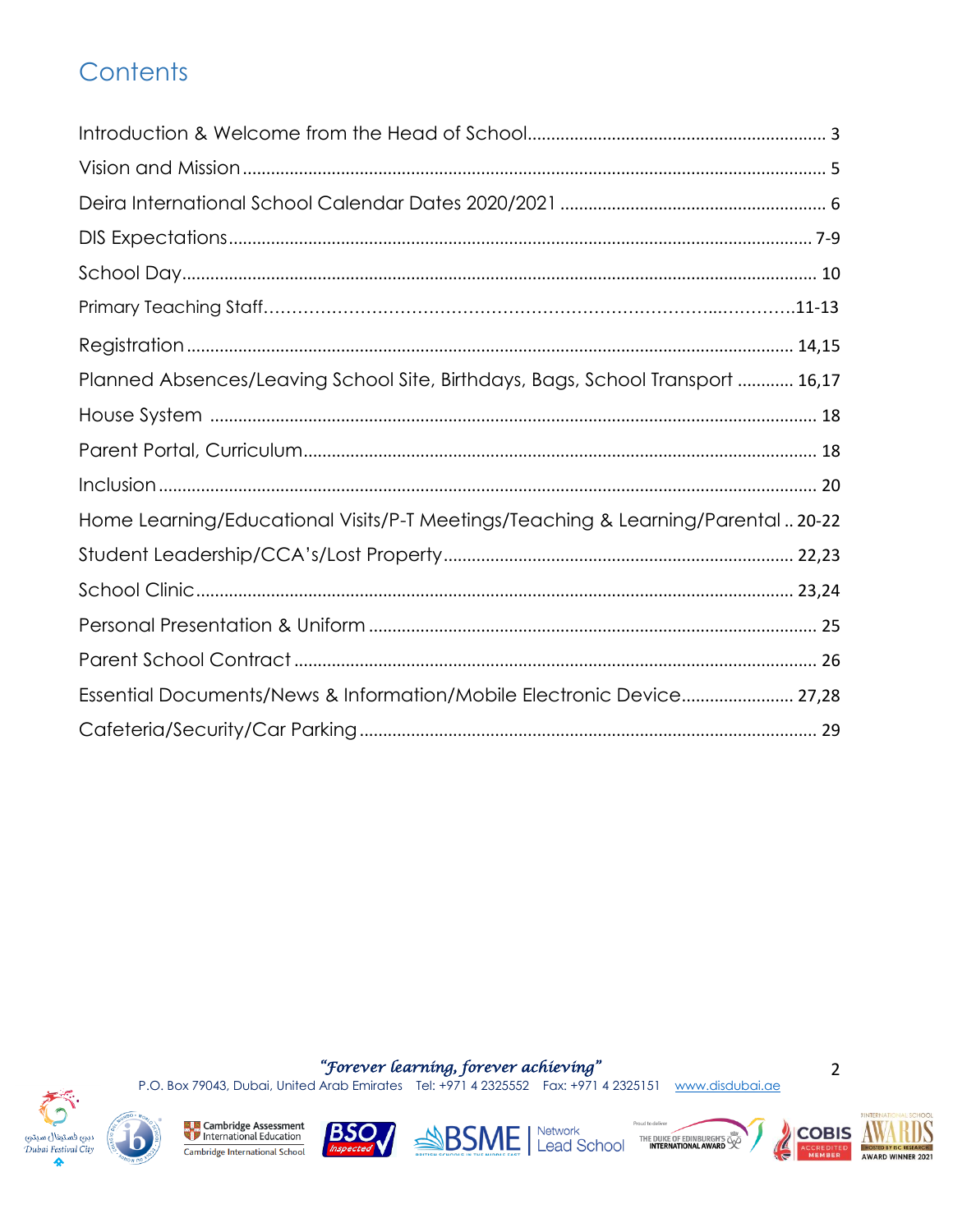#### **Introduction**

The purpose of the Handbook

Welcome to the Primary School Parent Handbook which we hope you will find helpful and informative. As parents or prospective parents, you may have a wish to keep abreast of policies and procedures in the school. Whilst this handbook has most of the everyday procedures laid out in summary form, please contact your child's teacher in the first instance if you would like to know more. Please note that this handbook is intended as a guide for parents and updated annually. It does not form a part of the school's contract with parents.

As a school, our door is always open. If parents have any worries about school, we would like to know about them as soon as possible. It is always easier to sort out a minor problem before it becomes a major one.

The first points of contact should normally be through the class teacher or by making an appointment through the Primary Receptionist. If the Receptionist is unable to give an instant answer to your question, she will find someone that can.

| Primary School Office:           | Emma Gibbons egoodbody@disdubai.ae                                                                           |
|----------------------------------|--------------------------------------------------------------------------------------------------------------|
| Primary School Reception:        | Jennel Martin <i>imartin@disdubai.ae</i>                                                                     |
| Primary Office Telephone Number: | 04 232 5552                                                                                                  |
| <b>School Address:</b>           | Deira International School<br>P.O. Box 79043<br>Al Badia, Dubai Festival City<br>Dubai, United Arab Emirates |
| Website:                         | www.disdubai.ae                                                                                              |

*"Forever learning, forever achieving"* 



Cambridge Assessment International Education Cambridge International School









3



P.O. Box 79043, Dubai, United Arab Emirates Tel: +971 4 2325552 Fax: +971 4 2325151 [www.disdubai.ae](http://www.disdubai.ae/)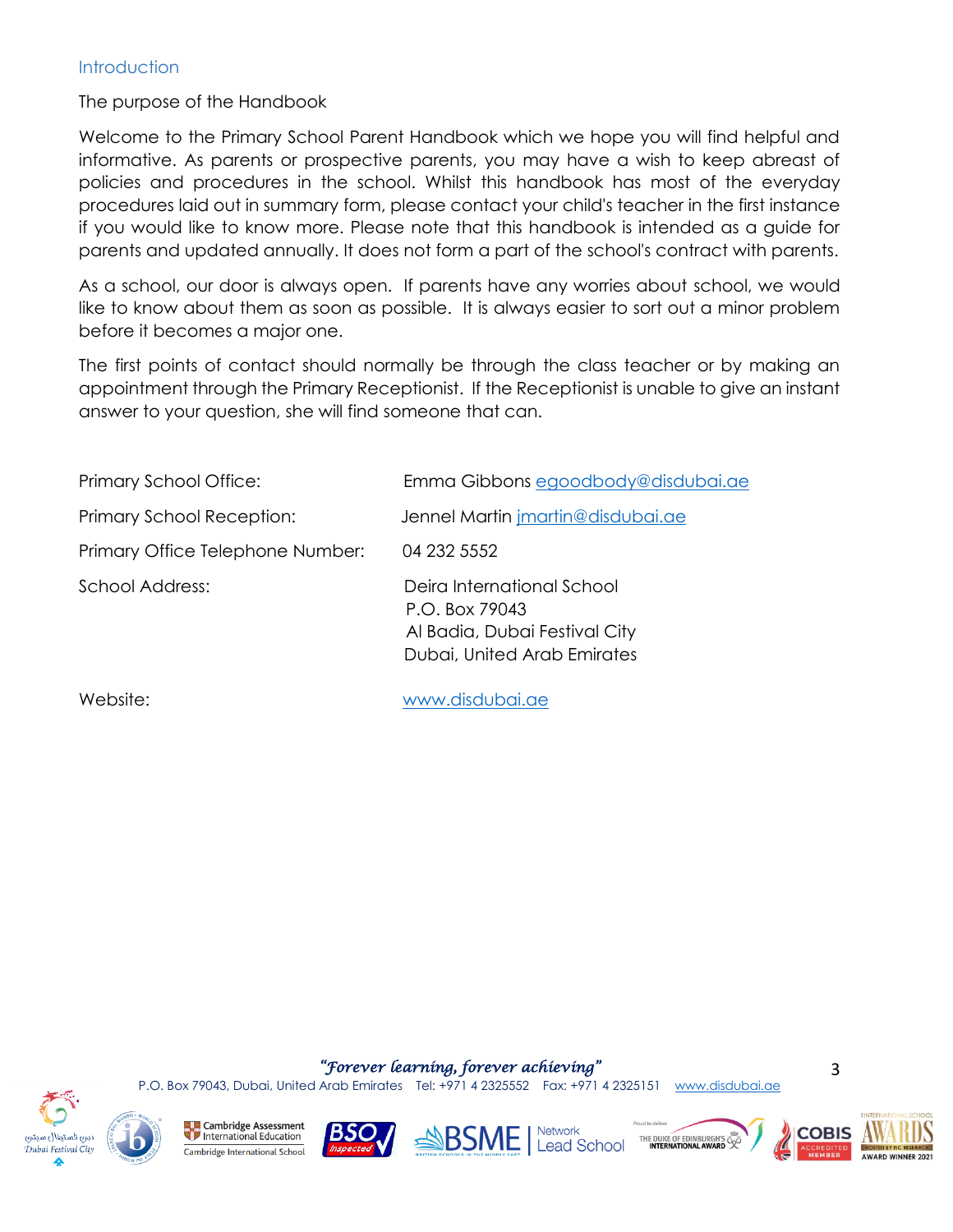#### Welcome from the Head of Primary

#### Dear Parents,

I am delighted to welcome you to the Primary phase of Deira International School (DIS), a dynamic, high performing British Curriculum School based in Festival City and a 'not for profit' school part of the Al Futtaim Education Foundation. In September, entering our 17<sup>th</sup> year, the DIS community will have on roll over 1650 students of which more than 900 students will make up the Primary phase of the School.

Our overarching aims are to ensure we have a Primary School that understands and supports the needs and aspirations of all our students and the multi-cultural community that we serve. We set the very highest expectations for students and staff in a highly nurturing and caring environment. We believe that we all perform best when our well-being is being supported so I, with my Leadership Team, will place an emphasis on this at every level of the Primary provision.

DIS aims to produce lifelong learners, equipped to continue their journey as not only learners and leaders, but more importantly well-rounded members of our community and as active global citizens. Out teachers demonstrate a positive and "can-do" attitude, which reflects on the happiness, attitudes and outcomes of our learners. Our DIS promise is to provide the very best teaching, outstanding facilities and a relevant and purposeful learning environment that will enable students to realise their dreams and aspirations.

DIS staff constantly seek to innovate and improve the experiences for students and the local community. While academic success is important, our commitment to the wider curriculum through a range of cross curricular projects and CCAs provide a 'whole education' for our students.

Being a new member of the DIS community, the overwhelming supportive culture that sets us apart is very clear and this handbook serves as the first step to creating a relationship of trust between home and school and a partnership which has the one very important joint objective; the very best experience for every child.

I look forward to the year ahead as we embark on a different kind of year but one that we will embrace and through which we will work together overcome the inevitable challenges ahead.



Best Wishes Gaynor Dale

Primary Head Teacher [GDale@disdubai.ae](mailto:GDale@disdubai.ae )

*"Forever learning, forever achieving"* 

P.O. Box 79043, Dubai, United Arab Emirates Tel: +971 4 2325552 Fax: +971 4 2325151 [www.disdubai.ae](http://www.disdubai.ae/)



**Cambridge Assessment Cambridge Assessment**<br> **The International Education** Cambridge International School









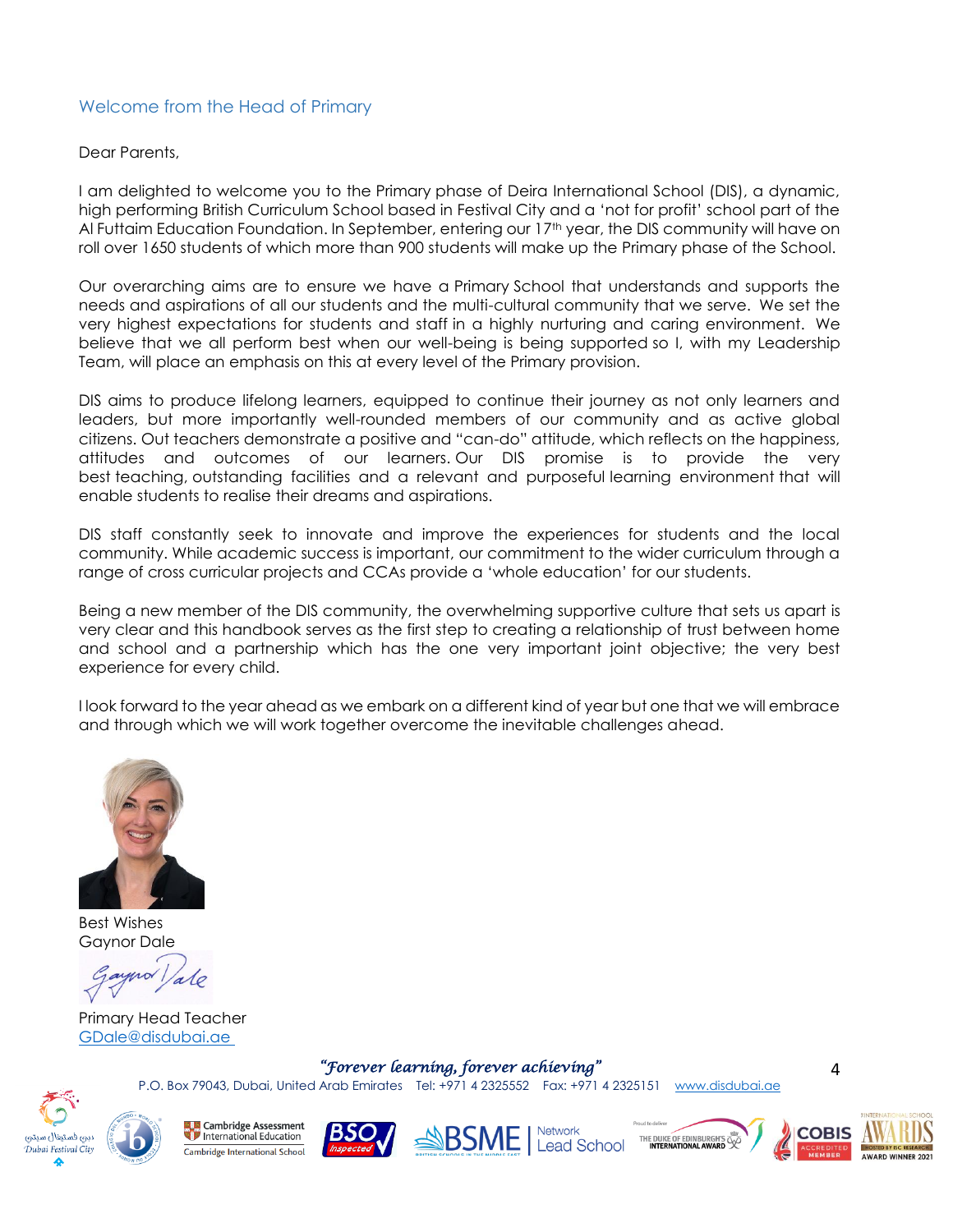### <span id="page-4-0"></span>DIS Vision and Mission

#### **DIS Vision:**

To create an outstanding, multi-cultural learning community which empowers students to achieve their potential, become life-long learners and responsible global citizens.

#### **DIS Mission:**

At DIS we believe all students fulfil their potential in an inclusive, forward thinking and safe environment, in which each child's individuality is valued and encouraged. Our committed team of educators provide opportunities for creativity and global awareness through a holistic and nurturing curriculum. They hold high expectations, use innovative learning and teaching approaches and encourage the celebration of cultural diversity. We foster partnerships where students, parents, staff and the wider community actively support and contribute to the achievement of the DIS Vision.

#### **DIS Values:**

At DIS, Respect, Excellence, Collaboration and Integrity are the values we live by, that help us action our Vision and Mission. These are also the values of Al-Futtaim Group.

#### **DIS Motto:**

"Forever learning, Forever achieving"



**Cambridge Assessment** International Education Cambridge International School





THE DUKE OF EDINBURGH'S S **Lead School** 



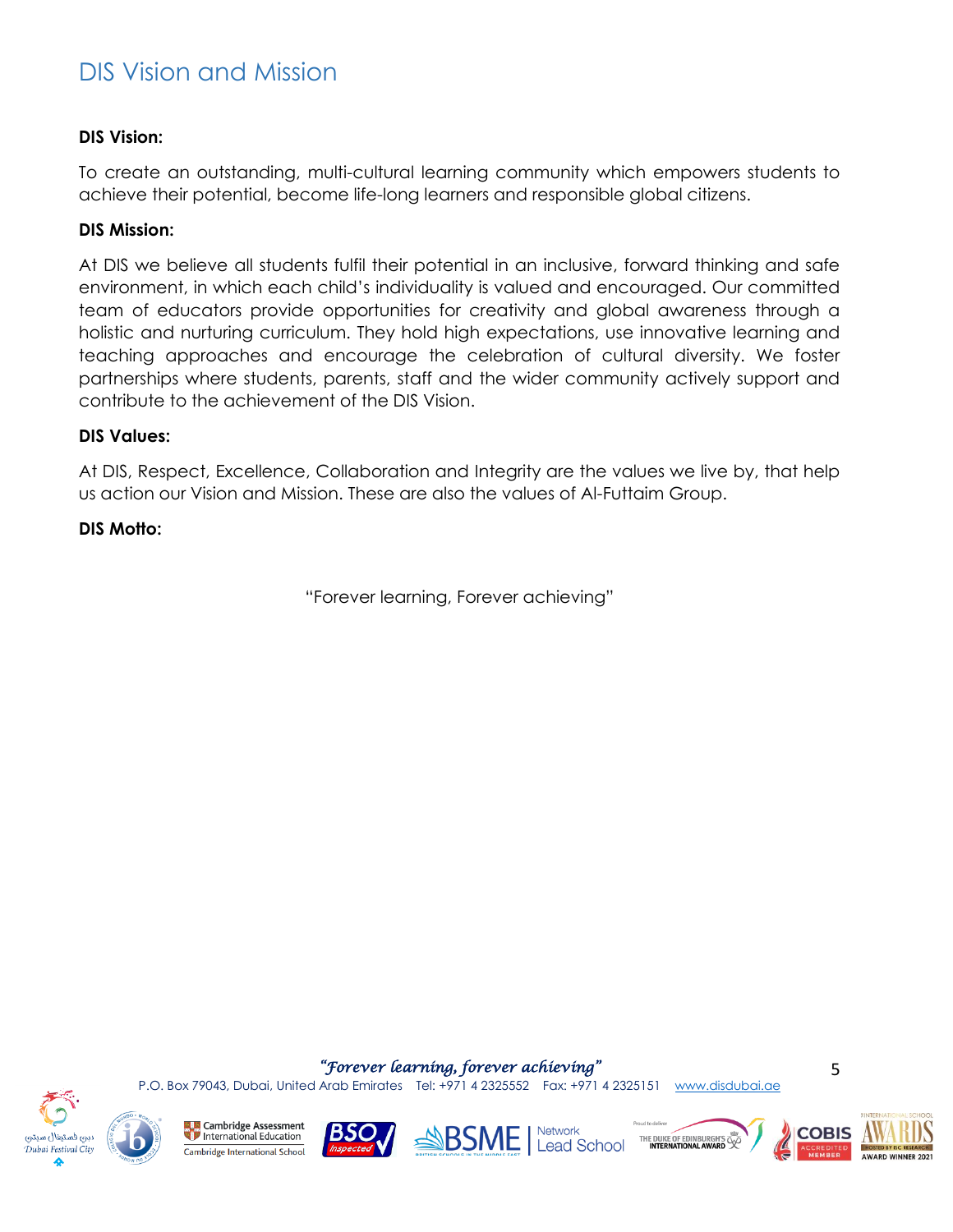# Deira International School Calendar Dates 2021/2022

| <b>TERM ONE</b>                                                             |                                                |
|-----------------------------------------------------------------------------|------------------------------------------------|
| Sunday 29th August 2021                                                     | <b>New to DIS</b> Students Induction           |
| Monday 30th & Tuesday 31st August 2021                                      | Induction                                      |
| Wednesday 1st September 2021                                                | First day of Academic Year for all<br>students |
| Thursday 14th October 2021                                                  | Staff PD 1                                     |
| Sunday 17th October - Thursday 20th<br>October 2021                         | Half Term (school closed)                      |
| Thursday 21st October 2021                                                  | *Prophet Mohammad's (PBUH) Birthday            |
| Tuesday 23rd November 2021                                                  | Staff PD 2                                     |
| Wednesday 1st December 2021                                                 | *National Commemoration Day                    |
| Thursday 2 <sup>nd</sup> December - Friday 3 <sup>rd</sup><br>December 2021 | *National Day                                  |
| Thursday 9th December 2021                                                  | Last Day of Term                               |
|                                                                             |                                                |
| <b>TERM TWO</b>                                                             |                                                |
| Sunday 2 <sup>nd</sup> January 2022                                         | Start of Term 2                                |
| Wednesday 19th January 2022                                                 | Staff PD 3                                     |
| Sunday 13th February - Thursday 17th<br>February 2022                       | Half term (School closed)                      |
| Monday 14th March 2022                                                      | Staff PD 4                                     |
| Thursday 24th March 2022                                                    | Last day of Term                               |
|                                                                             |                                                |
| <b>TERM THREE</b>                                                           |                                                |
| Saturday 2 <sup>nd</sup> April 2022                                         | *Ramadan Begins                                |
| Sunday 10th April 2022                                                      | Start of Term 3                                |
| Sunday 1st May - Wednesday 4th May 2022                                     | *Eid al Fitr                                   |
| Sunday 22nd May 2022                                                        | Staff PD 5                                     |
| Thursday 23rd June 2022                                                     | Staff PD 6                                     |
| Tuesday 5th July 2022                                                       | Last Day of the Academic Year                  |
| Sunday 10th - Wednesday 13th July 2022                                      | *Eid Al Adha                                   |

\*Actual dates are subject to change; please do not book any holidays until dates have been confirmed by the school.

This calendar is approved by KHDA, but subject to changes following Government directives.

*"Forever learning, forever achieving"* 

P.O. Box 79043, Dubai, United Arab Emirates Tel: +971 4 2325552 Fax: +971 4 2325151 [www.disdubai.ae](http://www.disdubai.ae/)



**La<sub>g</sub>es** Cambridge Assessment<br>
The International Education Cambridge International School









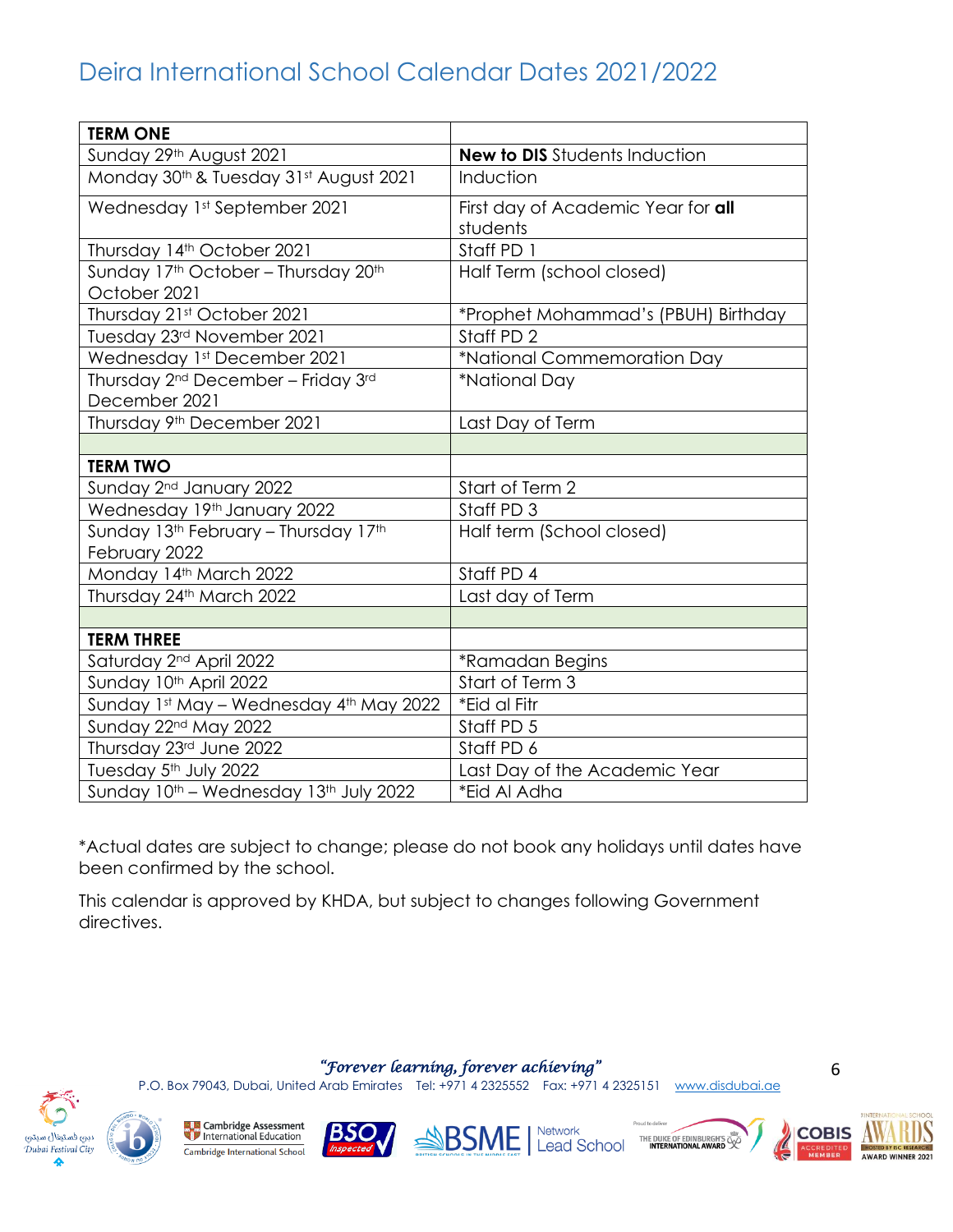# **Our DIS Expectations**

At Deira International School, we aim to create a culture of learning where students are happy, enthusiastic, motivated and ambitious. It is important to provide a secure, caring and stimulating environment for all students, and encourage mutual respect, support and collaboration between all adults and students. We have therefore designed a **Home-School Agreement** to ensure that we all understand our responsibilities and can agree to work collaboratively towards the same goals to continue to develop our culture of learning constructively.

### **THE SCHOOL WILL:**

- Care for students' safety and well-being.
- Endeavour to challenge and meet the needs of all students so that they achieve their full potential.
- Maintain a high standard of education, exceptional teaching within a broad and balanced curriculum.
- Communicate curriculum overviews and provide strategies for supporting progress at home through parent engagement workshops and documentation.
- Monitor and report students' progress and effort throughout each academic year.
- Arrange Parent Teacher meetings to discuss progress and effort.
- Contact parents if there are concerns or cause for congratulation regarding attendance, attainment, progress, behaviour and attitude to learning.
- Provide information to parents about school policies, news and activities through email iSAMS Parent Portal and the website, including regular newsletters, open days, ZOOM calls, annual school events and opportunities to become involved in school life.
- Respond to enquiries within 24 hours during the working week.

### **AS A PARENT, I WILL:**

- Support my child's academic and social development by following their progress at school, discussing what they are learning and monitoring any homework as per school policy.
- Check the student planner weekly to ensure that my child is organised with current work and record any concerns or praise as appropriate.
- Attend Parent Teacher meetings to discuss progress and targets for improvement.
- Maintain the highest possible level of attendance for my child, with a minimum of 97% per term.
- Support the school's policies regarding attendance, uniform, equipment, homework and behaviour.
- Attend and support school events, wherever possible.
- Ensure that school fees are paid on time.
- Ensure that my child arrives at school on time (at the latest 7.50am) and is picked up promptly at the end of the school day or after ECA's have finished.
- Ensure that I (or the adult collecting the child) wear the DIS parent visitor badge whilst on site.
- Ensure that all school fees are paid on time.
- Regularly check my emails for any school communication.

### *"Forever learning, forever achieving"*

P.O. Box 79043, Dubai, United Arab Emirates Tel: +971 4 2325552 Fax: +971 4 2325151 [www.disdubai.ae](http://www.disdubai.ae/)









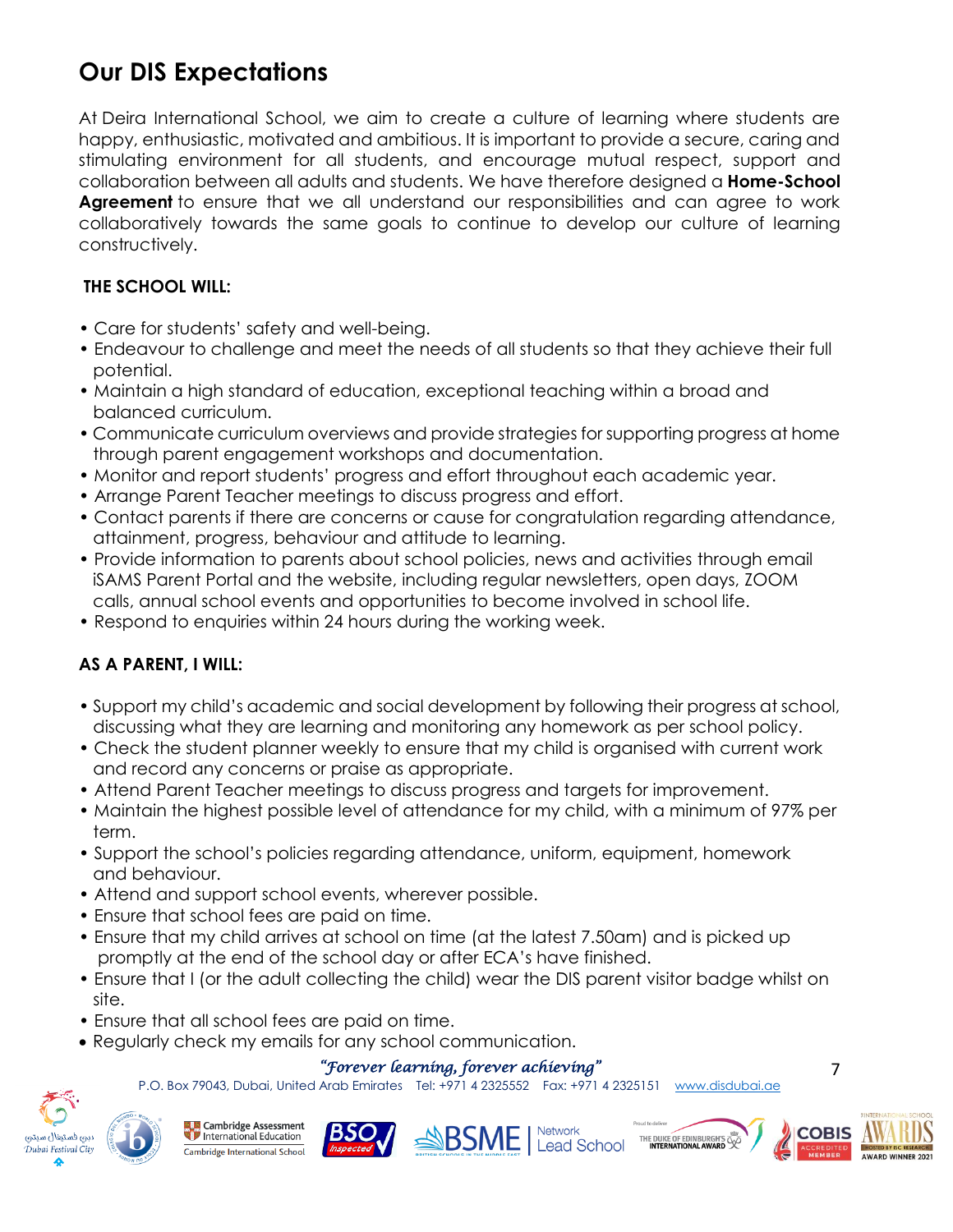#### **AS A STUDENT, I WILL:**

- Maintain the highest possible level of attendance, with a minimum of 97% per term and be punctual to lessons.
- Bring all the equipment I need for each day including a **charged digital device** for learning.
- Complete my class work and home learning to the best of my ability.
- Share what I am learning with my parents at home and discuss any concerns.
- Follow the school's behaviour policy both in school and in the community.
- Be interested to learn about and respect other people's cultures, beliefs, customs, festivals, traditions and feelings.
- Embody the DIS Core Values and be the best DIS students I can be.
- Speak to a trusted adult if I am worried, unhappy or in difficulty for any reason.
- Deliver any communication between my parents and school without delay.
- Leave all personal valuables at home or take full responsibility for their safe-keeping if brought into school.

# Our DIS Code of Conduct

Aims and expectations:

- The aims of the school are reflected in our school Behaviour Policy which is accessible from our school website.
- We value each child as an individual and aim to promote self-esteem and encourage respect for others. We challenge and support all students to actively display and demonstrate our core values, respect, collaboration, integrity and excellence.
- We aim to be a happy, caring community and to provide a welcoming supportive environment in which everyone involved with DIS can feel proud.
- We aim to provide a broad, balanced and challenging curriculum where our expectations encourage each child to recognise and achieve his or her full potential.
- We aim to utilise children's natural enthusiasm and curiosity and promote positive attitudes to learning, through quality teaching.
- We aim to demonstrate and develop tolerance, kindness and consideration for others in all our relationships.

Our code of conduct ensures that our students show respect for one another and the environment they work in. The rules emphasise the importance of consideration for others and the need to strive to do our best at all times.

*"Forever learning, forever achieving"* 

P.O. Box 79043, Dubai, United Arab Emirates Tel: +971 4 2325552 Fax: +971 4 2325151 [www.disdubai.ae](http://www.disdubai.ae/)





**Cambridge Assessment** International Education Cambridge International School









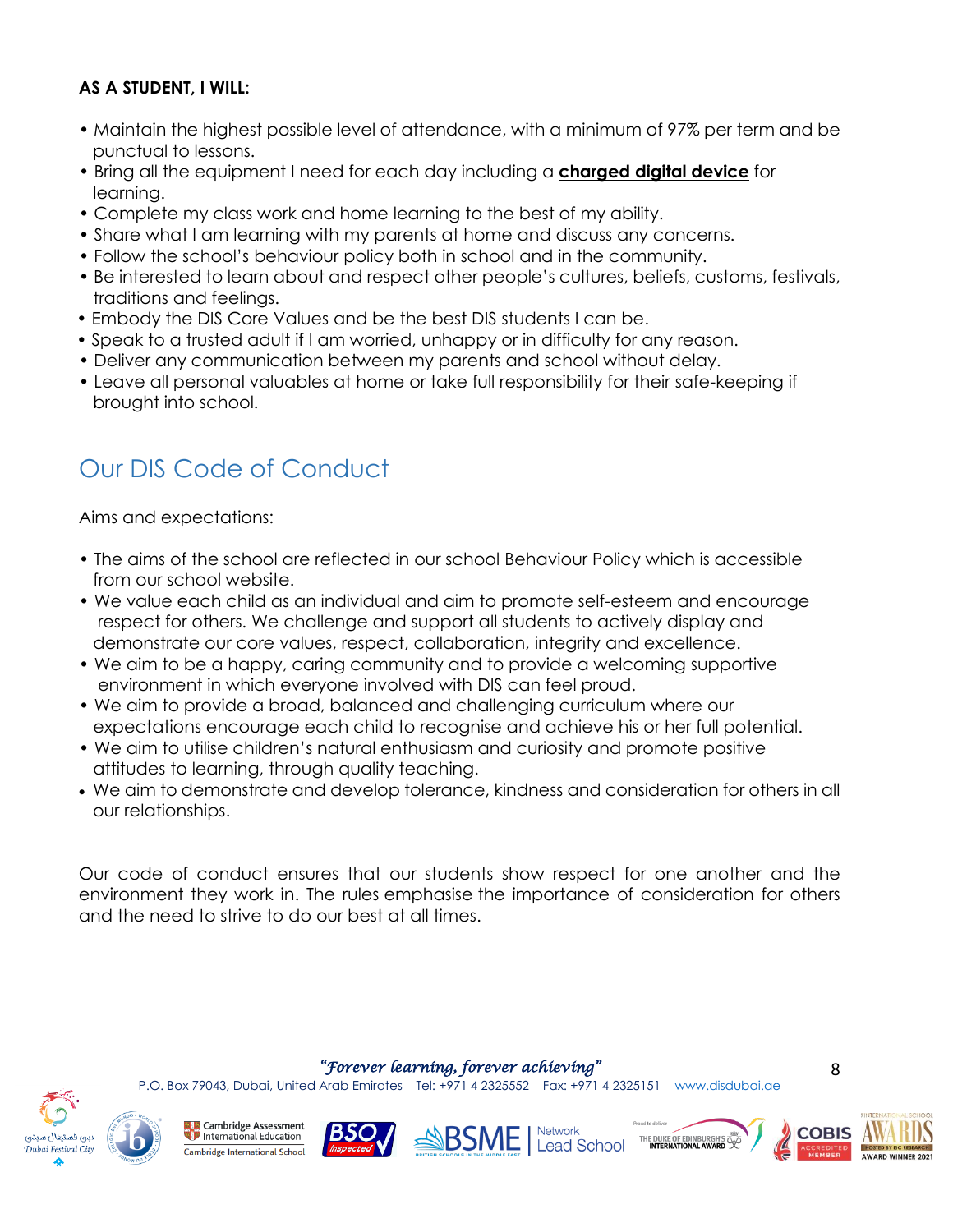Teachers are largely responsible for the behaviour of students within the classroom and will formulate a set of 'ground rules' for their own class which will form the basis for acceptable behaviour, within the school's code of conduct. The high standards of behaviour we expect at DIS require self-discipline and an understanding that the atmosphere we wish to create demands mutual respect and is the responsibility of all of us involved, especially during the times of COVID19.

We encourage the students to develop sensible attitudes and to think about others as they learn within the classroom and move about the school site remembering to adhere to social distancing measures for their continued safety.

Whilst there may be rare cases of misbehaviour, we ensure that the student understands why their behaviour is unacceptable. Our staff are guided in their dealings of misconduct by the school's behaviour policy which is available on the school website. Parents are informed if behavioural problems are causing concern and are asked to work together with us so that any problems may be resolved as soon as possible. Incidents of positive and negative behavior are tracked by the school and reported to parents through iSAMS.

A wide use of incentives and rewards for students will be used this year at DIS, including:

- In class and across the school leadership opportunities
- The School Council
- Celebration assemblies
- Subject Certificates
- End of Year prize giving
- Headteacher/Principal Awards
- House Points
- Learner Attribute Awards
- Communication to parents (e.g. phone calls, emails, messages on students' work).

#### *"Forever learning, forever achieving"*

P.O. Box 79043, Dubai, United Arab Emirates Tel: +971 4 2325552 Fax: +971 4 2325151 [www.disdubai.ae](http://www.disdubai.ae/)













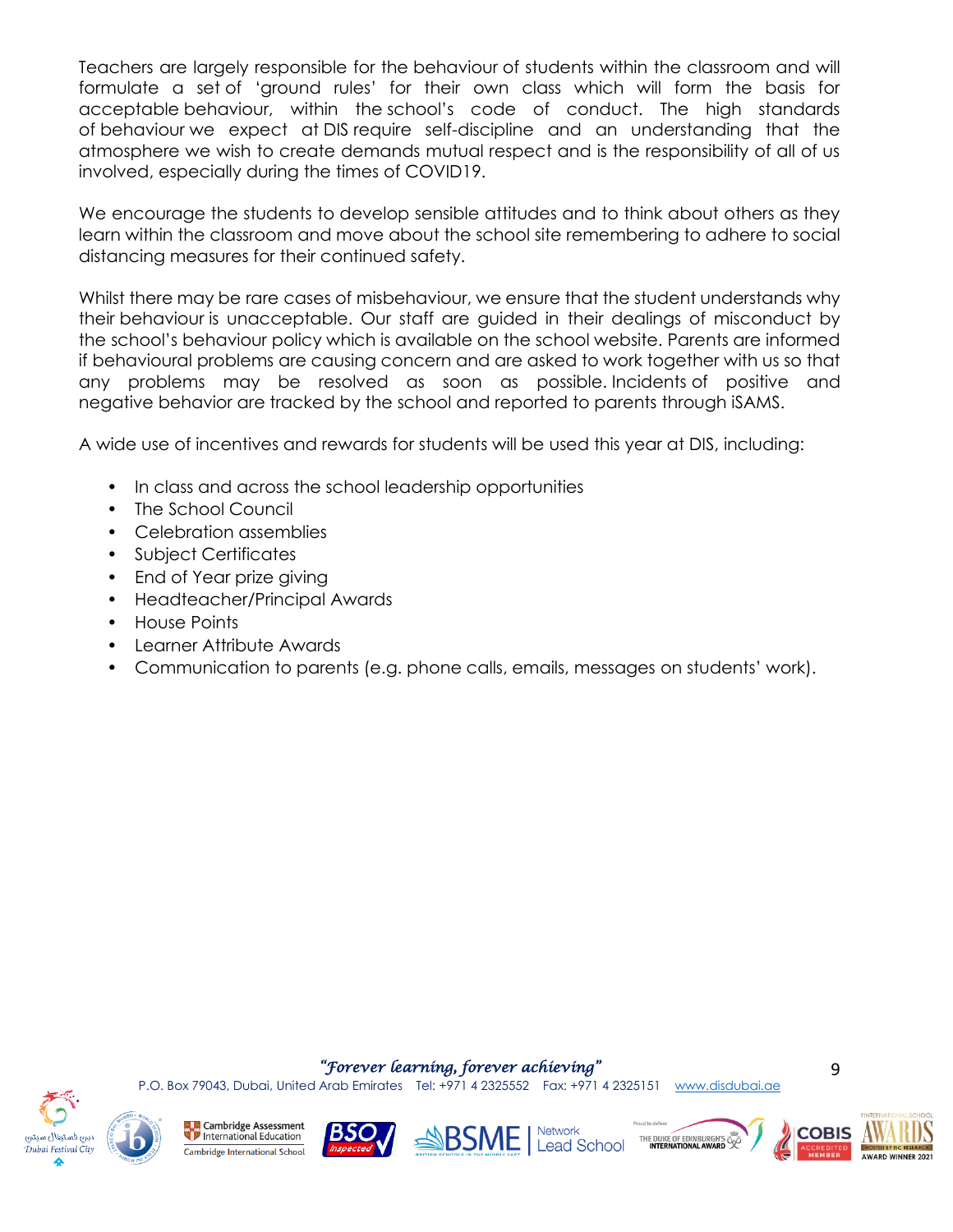# School Day

| Period Timings - Sunday to Thursday |                 | <b>Lesson Breakdown</b> |            |
|-------------------------------------|-----------------|-------------------------|------------|
| <b>Registration</b>                 | $07:40 - 07:50$ | Period                  |            |
| Lesson 1                            | $07:50 - 08:50$ | 1                       | 1 hour     |
| Lesson 2                            | $08:50 - 09:50$ | $\overline{2}$          | 1 hour     |
| <b>Break</b>                        | $09:50 - 10:10$ | <b>Break</b>            | 20 minutes |
| Lesson 3                            | $10:10 - 11:10$ | $\mathbf{3}$            | 1 hour     |
| Lesson 4                            | $11:10 - 12:10$ | 4                       | 1 hour     |
| Lunch                               | $12:10 - 13:10$ | Lunch                   | 1 hour     |
| Lesson 5                            | $13:10 - 14:10$ | 5                       | 1 hour     |
| <b>Pastoral Time</b>                | 14:10 - 14:30   |                         | 20 minutes |
| <b>Bus 1 &amp; Enrichment</b>       | $14:30 - 15:30$ |                         | 1 hour     |

*"Forever learning, forever achieving"* 

P.O. Box 79043, Dubai, United Arab Emirates Tel: +971 4 2325552 Fax: +971 4 2325151 [www.disdubai.ae](http://www.disdubai.ae/)

10



**Example 2** Cambridge Assessment Cambridge International School









**AWARD WINNER 2021**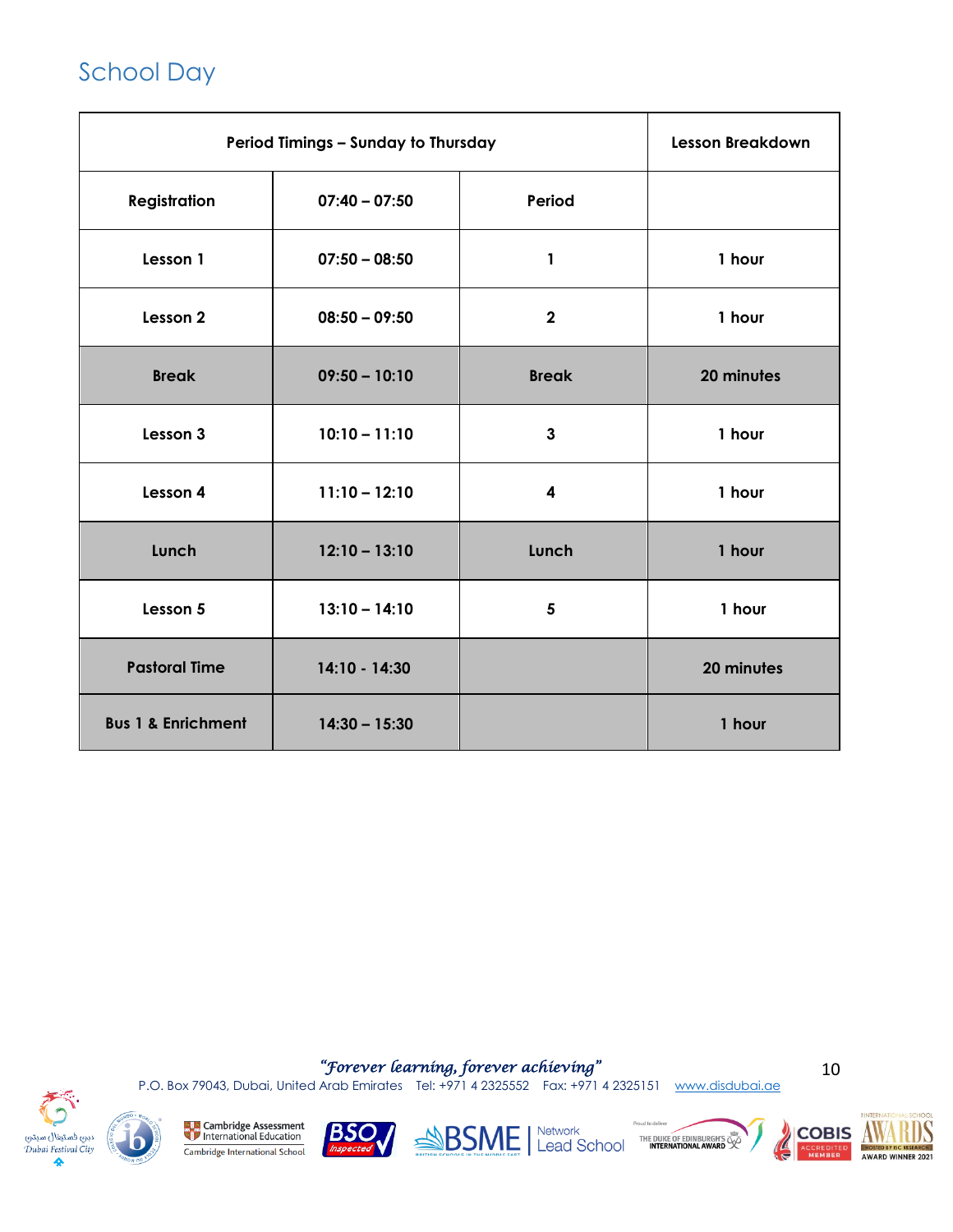| <b>Primary School Teaching Staff-2021-2022</b> |                                                |                       |  |
|------------------------------------------------|------------------------------------------------|-----------------------|--|
| <b>Designation</b>                             | <b>Leadership Team</b><br><b>Email address</b> |                       |  |
| <b>Head of Primary</b>                         | <b>Gaynor Dale</b>                             | gdale@disdubai.ae     |  |
| <b>Primary Deputy Head</b><br><b>Teacher</b>   | Sarah Marshall                                 | smarshall@disdubai.ae |  |
| <b>Primary Assistant Head</b>                  | Sarah Smith (Year 1-3)                         | showard@disdubai.ae   |  |
| <b>Teacher</b>                                 | Sarah Gray (Year 4-6)                          | sgray@disdubai.ae     |  |
| <b>Head of Foundation</b><br><b>Stage</b>      | Fiona Ryan                                     | fryan@disdubai.ae     |  |
| <b>Head of Inclusion</b>                       | Lisa Boer                                      | Iboer@disdubai.ae     |  |

| <b>Department</b>         | <b>Teacher</b>           | <b>Class / Designation</b>  | <b>Email address</b>     |
|---------------------------|--------------------------|-----------------------------|--------------------------|
|                           | <b>Wesal Adham</b>       | FS1A - Year Group<br>Leader | wadham@disdubai.ae       |
|                           | Lynn Butler              | <b>FS1B</b>                 |                          |
| <b>Foundation Stage 1</b> | Michelle Farrell         | <b>FS1C</b>                 |                          |
|                           | Kathrine (Kate) Baptista | <b>FS1D</b>                 |                          |
|                           |                          |                             |                          |
|                           | <b>Sarah Nolan</b>       | FS2A - Year Group<br>Leader | snolan@disdubai.ae       |
|                           | Caoimhe Flanagan         | FS <sub>2B</sub>            |                          |
| <b>Foundation Stage 2</b> | Amanbir Kaur             | FS <sub>2</sub> C           |                          |
|                           | Claire Heylin            | FS <sub>2D</sub>            |                          |
|                           | Sarah-Jayne Duncan       | FS2E                        |                          |
|                           | Dapinder Kaur            | FS <sub>2F</sub>            |                          |
|                           |                          |                             |                          |
|                           | <b>Joe Lynch Beddows</b> | 1A - Year Group Leader      | @disdubai.ae             |
|                           | Shauna Marron            | 1B                          |                          |
|                           | Ria Kitson-Bell          | 1C                          |                          |
| Year 1                    | Jenna Tomlinson          | 1D                          |                          |
|                           | Yasmine Spencer          | 1E                          |                          |
|                           | Shauna Gibbons           | 1F                          |                          |
|                           |                          |                             |                          |
|                           | <b>Niall Crowley</b>     | 2A - Year Group Leader      | ncrowley@disdubai.ae     |
| Year <sub>2</sub>         | Victoria Judge           | 2B                          |                          |
|                           | <b>Cally Rees</b>        | 2C                          |                          |
|                           | Rachael Hogan            | 2D                          |                          |
|                           | Sharon Campbell          | 2E                          |                          |
|                           |                          |                             |                          |
| Year <sub>3</sub>         | Vanessa Evangelista      | 3A - Year Group Leader      | mevangelista@disdubai.ae |
|                           | Abigail Gardiner         | 3B                          |                          |

*"Forever learning, forever achieving"* 

P.O. Box 79043, Dubai, United Arab Emirates Tel: +971 4 2325552 Fax: +971 4 2325151 [www.disdubai.ae](http://www.disdubai.ae/)





SSME | Network





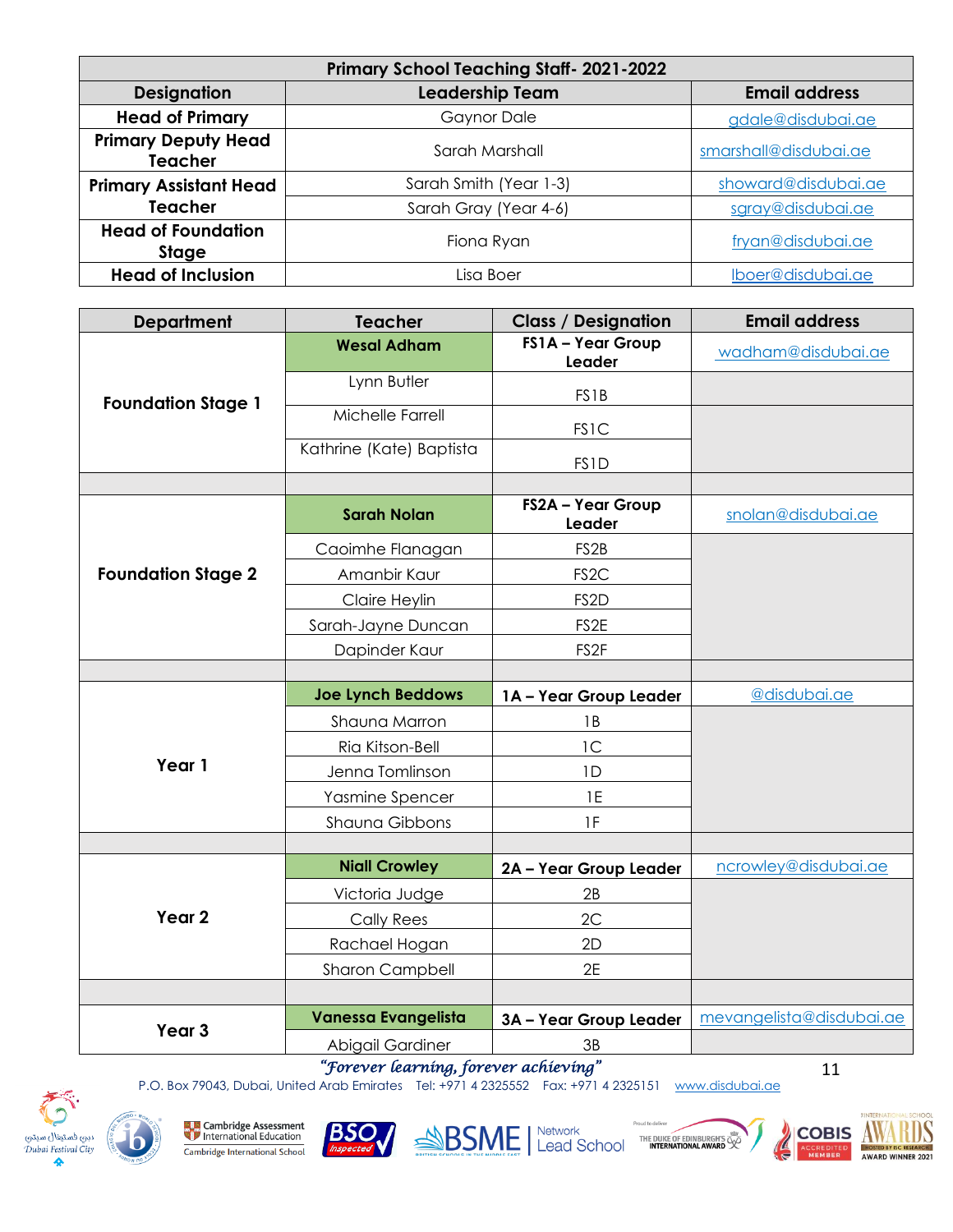|                          | Andrew Bailey                         | 3C                         |                         |
|--------------------------|---------------------------------------|----------------------------|-------------------------|
|                          | Megha Jootla                          | 3D                         |                         |
|                          | Ciara McKenna                         | 3E                         |                         |
|                          |                                       |                            |                         |
|                          | <b>Charlotte Tibbetts</b>             | 4A - Year Group Leader     | ctibbetts@disdubai.ae   |
|                          | Simranjit Jeerh                       | 4B                         |                         |
| Year 4                   | Claire Houghton                       | 4C                         |                         |
|                          | Aled Jones                            | 4D                         |                         |
|                          | Naomi Jones                           | 4E                         |                         |
|                          |                                       |                            |                         |
|                          | <b>Jessica Broadhurst</b>             | 5A - Year Group Leader     | jbroadhurst@disdubai.ae |
|                          | Rebecca Harrison                      | 5B                         |                         |
| Year 5                   | Claire Hooker                         | 5C                         |                         |
|                          | Siobhan Kelly                         | 5D                         |                         |
|                          | Bethany Johnson                       | 5E                         |                         |
|                          |                                       |                            |                         |
|                          | <b>Jane Sherring</b>                  | 6A - Year Group Leader     | jsherring@disdubai.ae   |
| Year 6                   | Terry Gibson                          | 6B                         |                         |
|                          | Kate Mulhall                          | 6C                         |                         |
|                          | Rebecca Anderson                      | 6D                         |                         |
|                          |                                       |                            |                         |
| <b>PE</b>                | <b>Andrew Hodnett</b>                 | <b>HoD Primary PE</b>      | ahodnett@disdubai.ae    |
|                          | Anna Hopkins                          |                            |                         |
|                          | Sarah Te Hiko                         |                            |                         |
| <b>Inclusion</b>         | Tara Shikalislami                     |                            |                         |
|                          | Aoibheann Minnock                     |                            |                         |
|                          |                                       |                            |                         |
|                          | <b>Marwah Tarabichi (B)</b>           | <b>HoD Primary Islamic</b> | mtarabichi@disdubai.ae  |
| <b>Islamic</b>           |                                       |                            |                         |
|                          |                                       |                            |                         |
|                          | Ola Saleh (A/B)<br>Widad Abuaisha (A) |                            |                         |
|                          |                                       |                            |                         |
|                          | <b>Yasser Ghazal</b>                  | <b>HoD Arabic A</b>        | yghazal@disdubai.ae     |
|                          | Hanan Rashad                          |                            |                         |
| <b>Arabic A</b>          | Nour Al-Qaissi                        |                            |                         |
|                          | Rania Merched                         |                            |                         |
|                          | Mohammed Lutfi                        |                            |                         |
| <b>Foundation Stage:</b> |                                       |                            |                         |
| <b>Arabic</b>            | Wafa Tibi                             |                            |                         |
| <b>Arabic B</b>          | <b>Iman Fattoush</b>                  | <b>HoD Arabic B</b>        | Ifattoush@disdubai.ae   |

*"Forever learning, forever achieving"* 

P.O. Box 79043, Dubai, United Arab Emirates Tel: +971 4 2325552 Fax: +971 4 2325151 [www.disdubai.ae](http://www.disdubai.ae/)













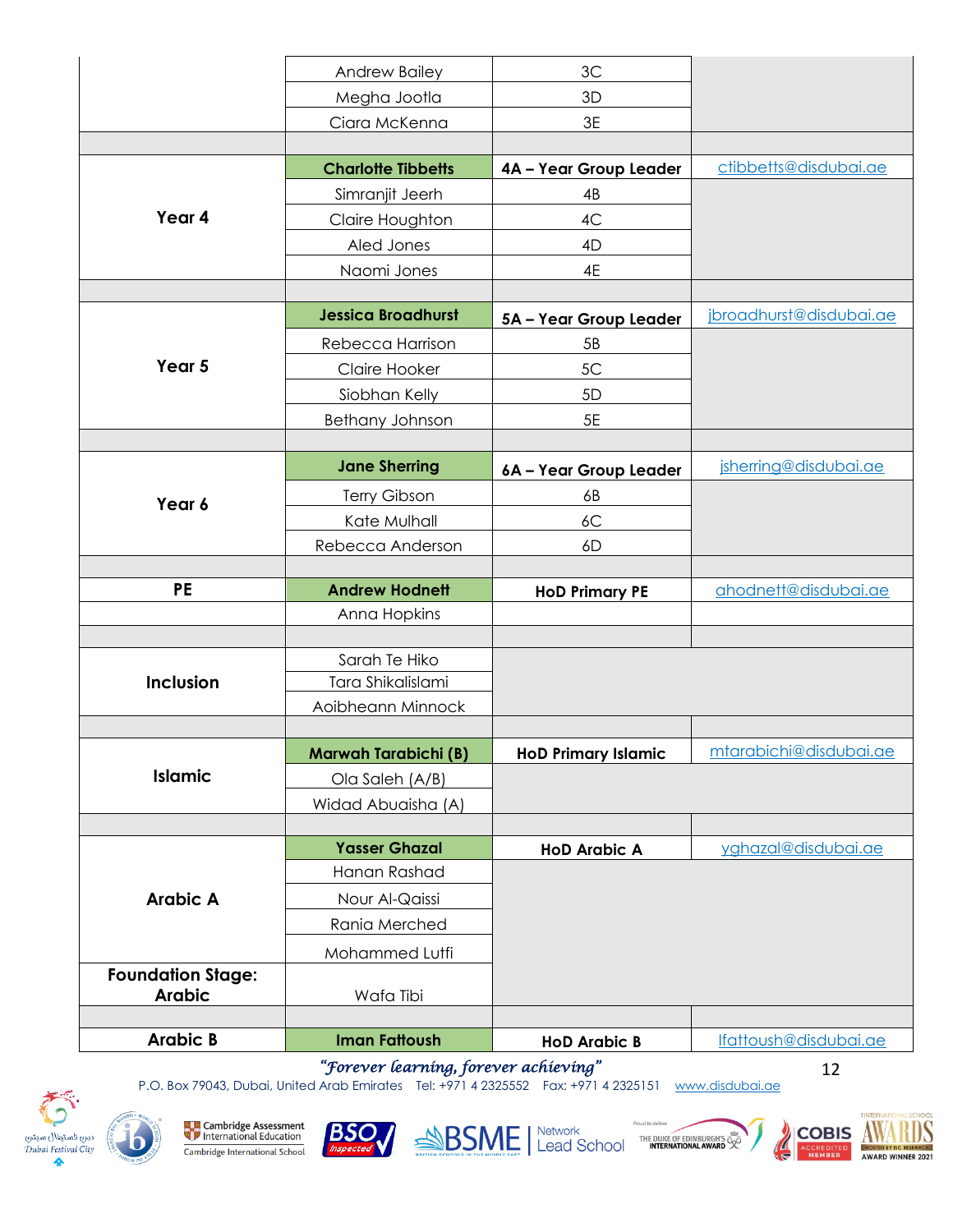|                              | Fatima Naser           |                                                      |                       |
|------------------------------|------------------------|------------------------------------------------------|-----------------------|
|                              | Dana Raslan            |                                                      |                       |
|                              | Fatema Daadouch        |                                                      |                       |
|                              | Sabry Ramadan          |                                                      |                       |
|                              | Rana Shawish           |                                                      |                       |
|                              | Rima Jandali           |                                                      |                       |
|                              | Sharifa Ahmad          |                                                      |                       |
|                              |                        |                                                      |                       |
| Computing                    | <b>Kieran Birrell</b>  | Head of Computing -<br><b>Digital Education Lead</b> | kbirrell@disdubai.ae  |
|                              |                        |                                                      |                       |
| <b>Performing Arts/Music</b> | <b>Deborah Heveran</b> | <b>HoD Primary Performing</b><br><b>Arts</b>         | dheveran@disdubai.ae  |
|                              | Aoife Coyle            |                                                      |                       |
|                              |                        |                                                      |                       |
| French (Years 3-6)           | Mike Rice              |                                                      |                       |
|                              |                        |                                                      |                       |
| Library                      | Michaela Magdolen      | Librarian                                            | mmagdolen@disdubai.ae |

*"Forever learning, forever achieving"*  P.O. Box 79043, Dubai, United Arab Emirates Tel: +971 4 2325552 Fax: +971 4 2325151 [www.disdubai.ae](http://www.disdubai.ae/)





 $\bigcap$ 

全

**Example 2** Cambridge Assessment Cambridge International School





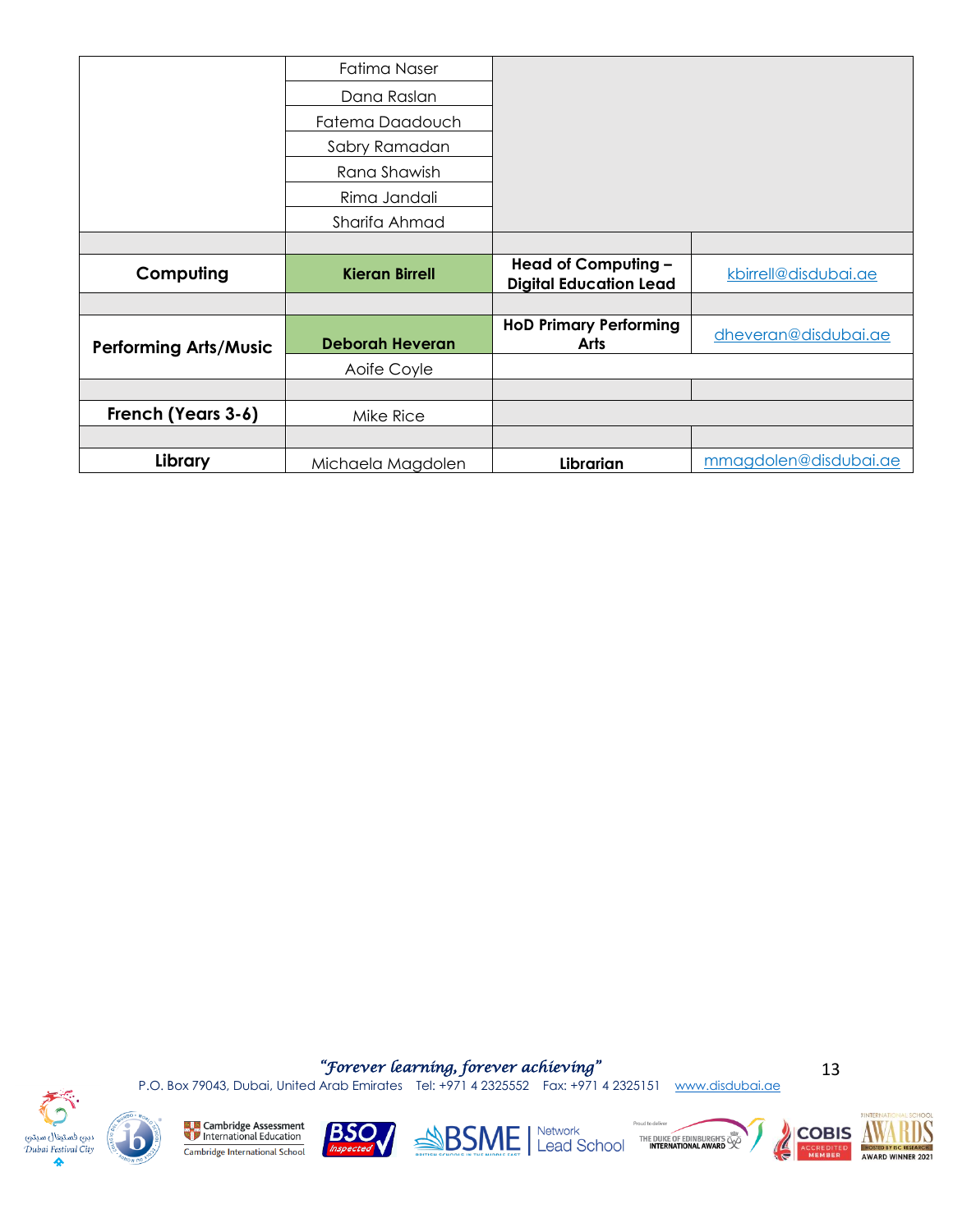# Contacting the school

There will be times when you need to contact us, and any member of staff will be happy to make an appointment with you at a mutually convenient time. Your child's class teacher is your first point of contact. If you have any worries regarding academic, behavioural or any other issue affecting your son or daughter please call or email the teacher in the first instance. If the teacher feels it is appropriate, they will pass on your concern to the relevant staff member.

### Who to contact

If you have a question or concern about your child, this is the procedure to follow: -

**1. Teacher 2. Year Group Leader 3. Assistant Head 4. Deputy** 

**Head of Primary**

# Registration

**Head**

Morning registration starts at 7:40am – punctuality and lateness is recorded and monitored.

### Student Drop Off Times

To ensure we can adhere to social distances measures, we are staggering the number of students and families entering the school site in the morning by asking families to arrive according to their House Group. These times are as follows:

Saluki & Falcon – 7:25 – 7:35am Oryx & Tahr – 7:35 – 7:45am

Where siblings are in different House Groups, the **older sibling** will dictate the House to use as the arrival time. By the end of this academic year, all siblings will be organised into the same House.

### Late Arrivals

We expect students to arrive punctually at school and we place great importance on developing punctuality as a sign of respect towards others in the community. Persistent lateness will be followed up by the senior leadership team and where needed, the Head Teacher. We understand that there may be infrequent situations when you are unavoidably delayed and if this is the case, please call the school by 7.40am to inform our reception team of your child's lateness.

If your child arrives after 7:48am he/she must go to the Reception desk to collect a 'late slip' before going to join their class. This ensures that the Reception team marks the child as

#### *"Forever learning, forever achieving"*

P.O. Box 79043, Dubai, United Arab Emirates Tel: +971 4 2325552 Fax: +971 4 2325151 [www.disdubai.ae](http://www.disdubai.ae/)



Cambridge Assessment International Education Cambridge International School







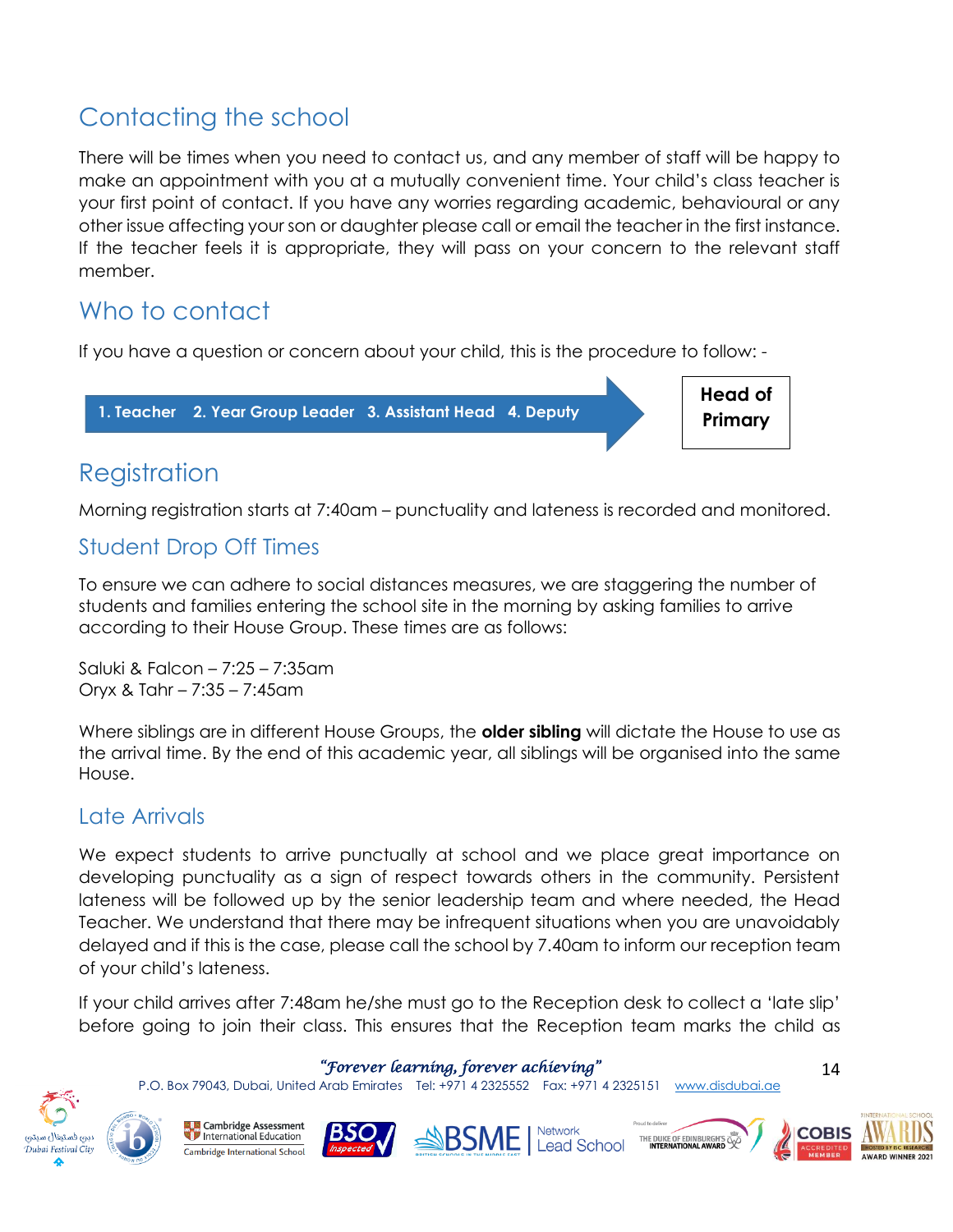'present' in the Register so that we always know how many students are on site in case of an emergency. If the child arrives at class and does not have this 'Late Slip' from Reception, the teacher will ask him or her to return to Reception to collect one; this ensures all students are accounted for.

### Absences

Students are expected to be present throughout the year to fully participate in the academic programme. Extended holidays and vacations interrupt and impact the student educational progress and routine.

### **Sickness**

If your child is unwell, please keep him/her at home until he/she is well enough to cope with a busy school day.

Please call the school office on **04 232 5552 before 7.40am** explaining your child's illness/reason for absence or email [pabsences@disdubai.ae.](mailto:pabsences@disdubai.ae)

If a student is absent for 2 consecutive days, a medical certificate is to be provided to the Primary School receptionist. As part of our first response procedures, should you not have called us by the time we have taken registrations we will call you asking where your child is and why they are absent.

**We ask that for attendance and safety reasons that all parents inform us immediately of any change to their personal or work details** by emailing us at [registrar@disdubai.ae](mailto:registrar@disdubai.ae)

All students do Physical Education unless there is a valid medical reason for missing out in which case a doctor's note should be provided. Should a note not be provided via the correct communication channels, children will be expected to take part in the lesson.

The KHDA recommends that a students' annual minimum attendance should be 94%, however, at DIS we aspire for students to achieve a minimum attendance of 97% or above so that students maximize the learning opportunities made available to them. We will reward students annually for 100% attendance.

#### *"Forever learning, forever achieving"*

P.O. Box 79043, Dubai, United Arab Emirates Tel: +971 4 2325552 Fax: +971 4 2325151 [www.disdubai.ae](http://www.disdubai.ae/)

![](_page_14_Picture_12.jpeg)

**Cambridge Assessment** International Education Cambridge International School

![](_page_14_Picture_14.jpeg)

![](_page_14_Picture_15.jpeg)

![](_page_14_Picture_16.jpeg)

![](_page_14_Picture_17.jpeg)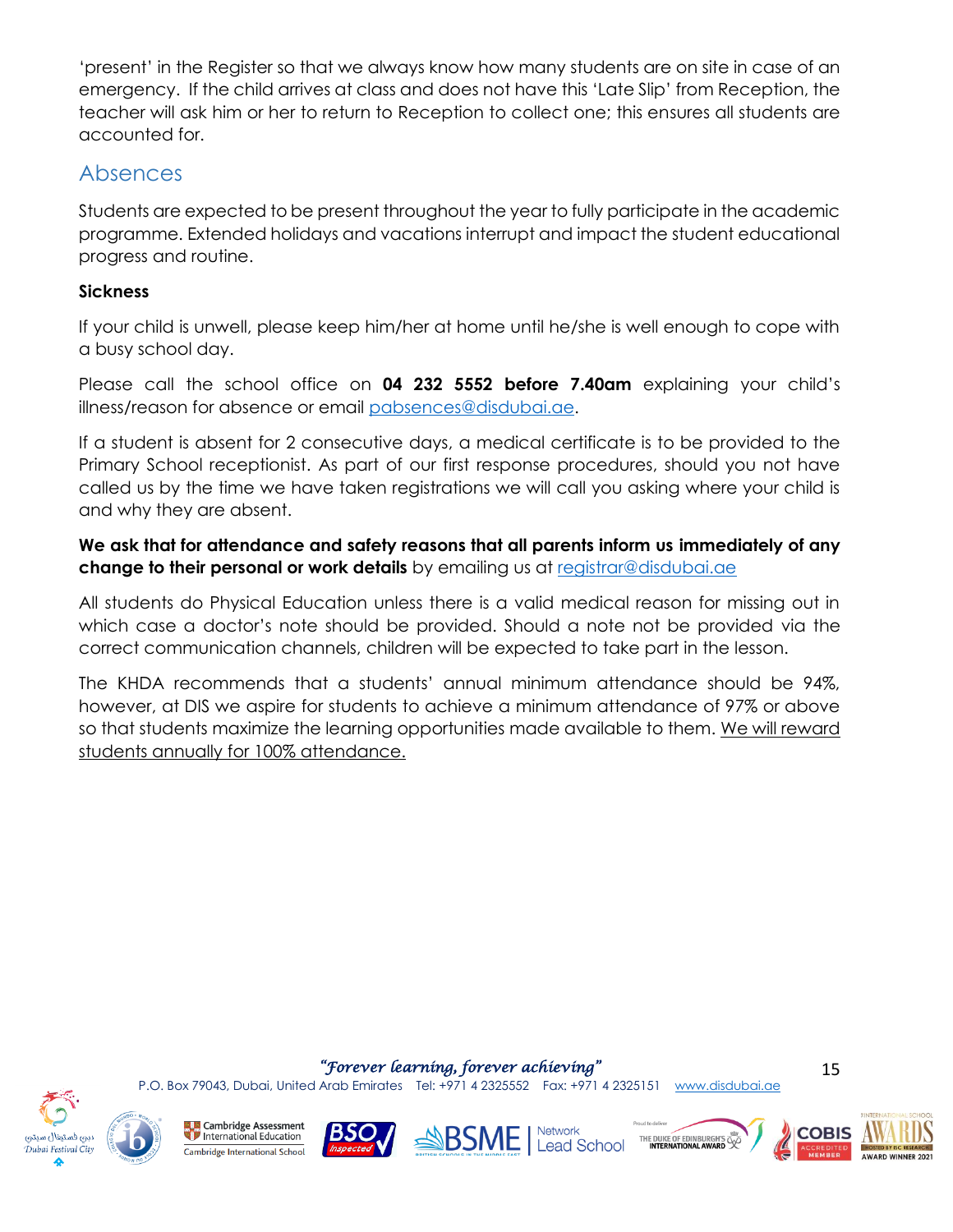![](_page_15_Picture_0.jpeg)

#### **Fact – Good attendance makes a difference!**

Students who attend school regularly also feel more connected to their community, develop important social skills and friendships, which are good for their mental health, and consequently sets them up for a strong and successful future

### **Planned Absences Other Than School Holidays:**

#### **Planned absence from the school is actively discouraged.**

Medical appointments for example should be scheduled outside of school hours. Applications for absence for more than 3 days should be made to the Head of School by completing a Request Form Leave form well in advance. These can be obtained from the iSAMS Parent Portal.

The leave form should be handed into the school reception desk at least two weeks before the leave has been planned otherwise it will be considered as unauthorised absence. The Head of School will consider the request by reviewing current educational performance and attendance information. Permission will only be given for valid reasons such as a serious medical issue or a family bereavement. Other requests will be evaluated on a case by case basis. Please note that vacations will be marked as an unauthorised absence. A student's attendance record will be monitored closely and included as part of the interim and end of year reports. If a student's attendance record falls below 96% then a member of the Senior Leadership Team will arrange an appointment with the student's parents

### Leaving the School Site

For Health and Safety reasons, it is vitally important that students leave the school site promptly at the end of the day this is so that the we can adhere to social distances measures and complete the daily sanitization of the school.

If students have a scheduled appointment during the school day, parents must inform the primary office before 7.40am on the day. This is vitally important in the current climate, as we

#### *"Forever learning, forever achieving"*

P.O. Box 79043, Dubai, United Arab Emirates Tel: +971 4 2325552 Fax: +971 4 2325151 [www.disdubai.ae](http://www.disdubai.ae/)

![](_page_15_Picture_12.jpeg)

![](_page_15_Picture_13.jpeg)

![](_page_15_Picture_14.jpeg)

![](_page_15_Picture_15.jpeg)

![](_page_15_Picture_16.jpeg)

![](_page_15_Picture_17.jpeg)

![](_page_15_Picture_18.jpeg)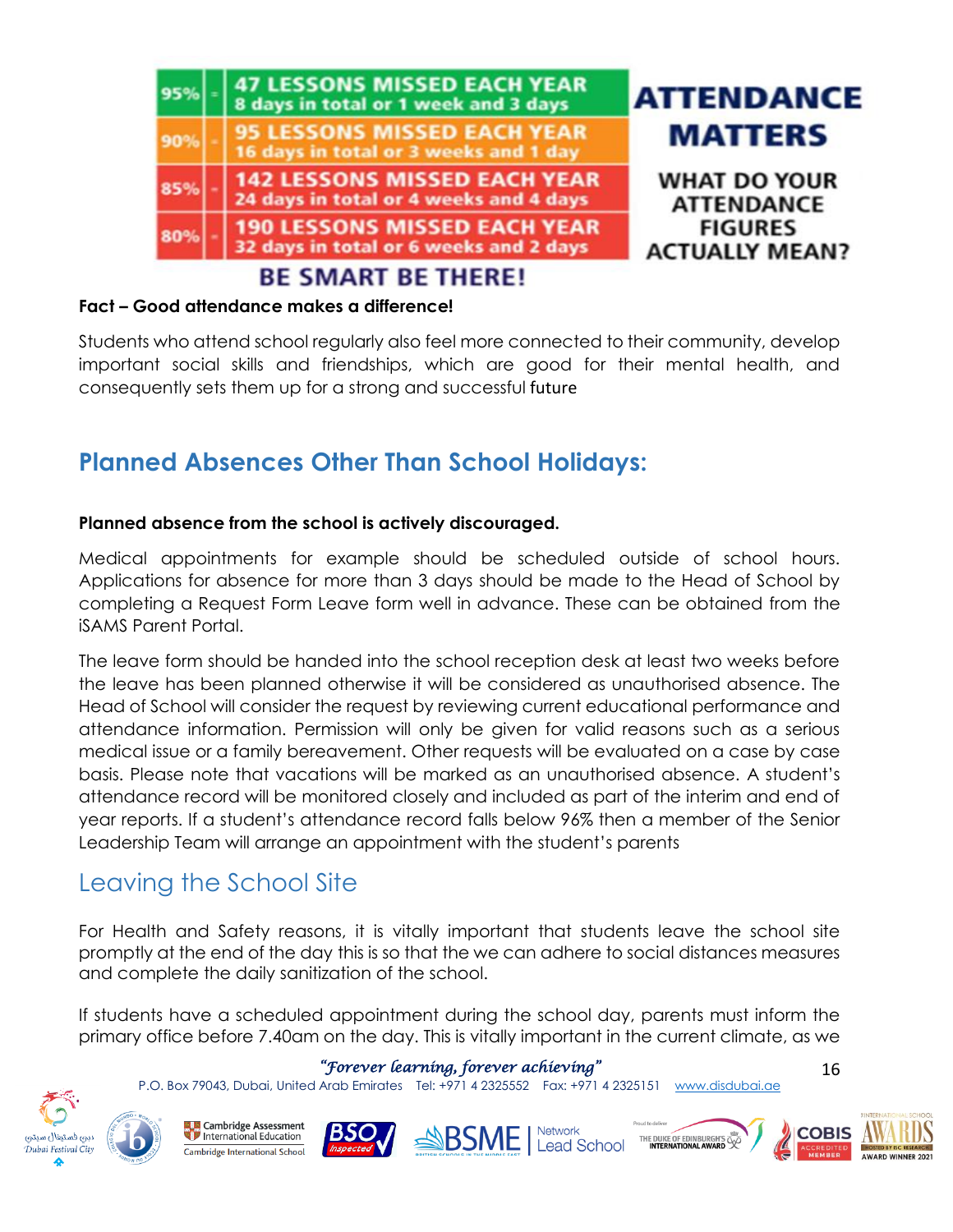need to ensure that students are able to leave the building safely as parents are not allowed to enter the school buildings unannounced.

### Birthday Celebrations

Due to children with various medical needs and allergies, birthday treats are no longer permitted.

### Bags

A rucksack is most suitable for students. Trolley bags (bags with wheels) are **not** allowed for safety reasons.

### School Transport Services

DIS use Maverick Passenger Transport LLC who are very much familiar with school and our parents' expectations. Maverick strictly follows RTA & KHDA rules and regulations. Maverick operate in some of the premium schools in Dubai. MAVERICK services over 1,000,000 stops a year, on time, every school day.

#### WHY MAVERICK?

Their number one priority is the safety of the students they transport. They work tirelessly to ensure the peace of mind of those who have entrusted their children to them. Safety, above all, is the cornerstone on which they build everything. All MAVERICK Systems and Procedures are designed to ensure the safety of their staff, children and road users.

### **COVID-19 PROTOCOL**

All of their staff are well-trained on preventive measures against COVID-19. Rest assured that Maverick buses are sanitised and disinfected before every trip and they strictly follow protocols and guidelines from local authorities including Dubai Municipality and Roads and Transport Authority. Please see a short film explaining how they have revised their service to ensure students are kept safe: [https://www.maverickrental.com/our\\_blog/covid-19](https://www.maverickrental.com/our_blog/covid-19-protocols/) [protocols/](https://www.maverickrental.com/our_blog/covid-19-protocols/)

To register your child for school transport, you must complete the online registration form - [https://www.maverickrental.com/.](https://www.maverickrental.com/)

For any support with regards on how to register online, you may directly contact [itsupport@maverickrental.com](mailto:itsupport@maverickrental.com)

*"Forever learning, forever achieving"* 

P.O. Box 79043, Dubai, United Arab Emirates Tel: +971 4 2325552 Fax: +971 4 2325151 [www.disdubai.ae](http://www.disdubai.ae/)

![](_page_16_Picture_15.jpeg)

![](_page_16_Picture_16.jpeg)

![](_page_16_Picture_17.jpeg)

![](_page_16_Picture_18.jpeg)

![](_page_16_Picture_20.jpeg)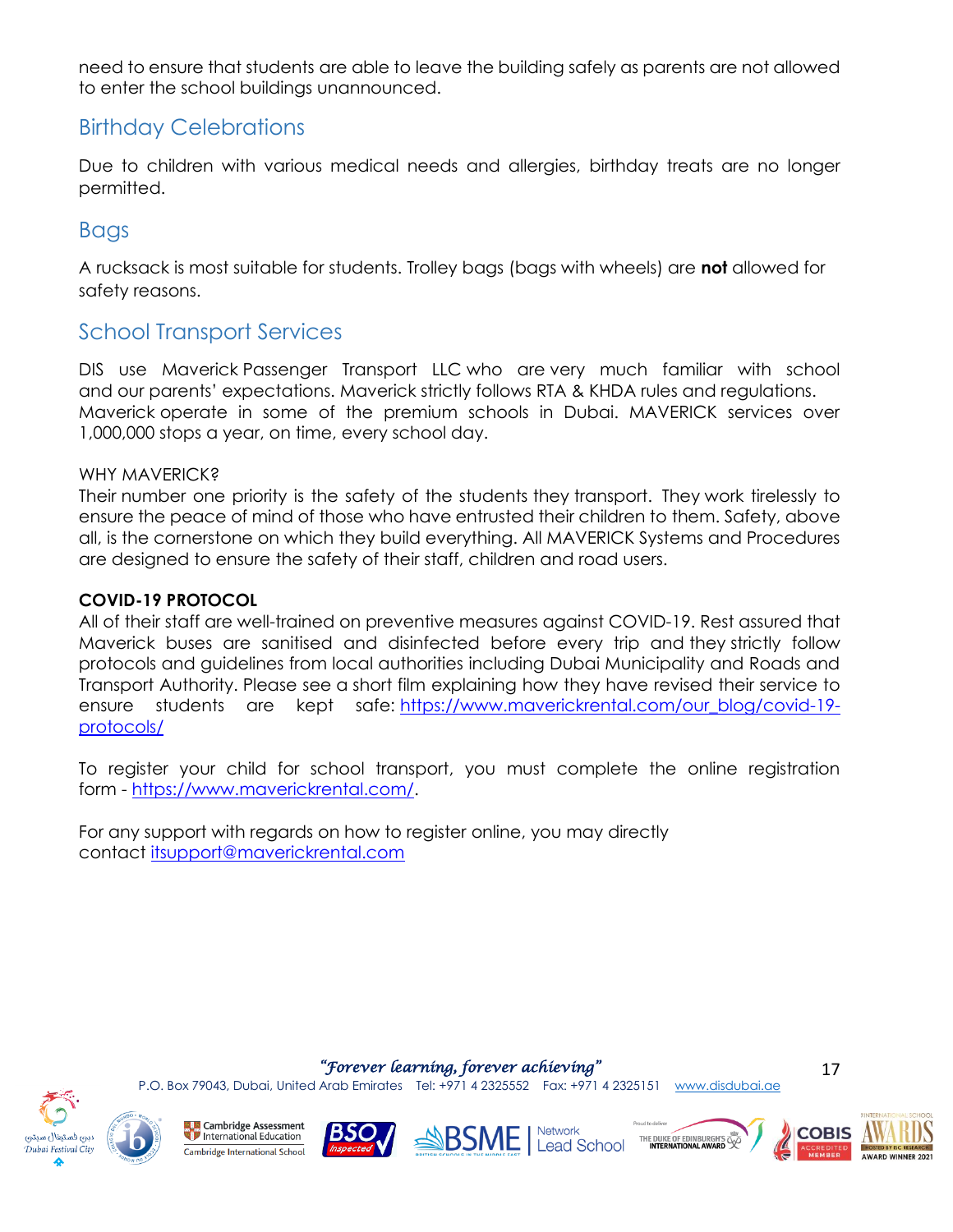### House System

All students and staff when joining DIS are assigned to a House. Siblings will join the same house too.

At DIS we have four houses:

- 1. Falcon
- 2. Oryx
- 3. Saluki
- 4. Tahr

Throughout the school year students will try and gain points for themselves and their House during lessons and in a range of House competitions.

We are looking forward to seeing some healthy competition throughout the school with the House System. A wide range of exciting events, pursuits and challenges will be available next academic year. The House System is fully inclusive of all curriculum areas and all student abilities, with all students able to contribute and participate. Between the Student Agency Forums and House System, more than one fifth of our students will have the opportunity to lead others.

# Parent Portal

ISAMS Parent Portal is our secure parent website that can only be accessed by enrolled parents, and a unique username will be issued to parents. ISAMS Parent Portal is a source of a lot of useful information to keep you up to date with communication from the school. ISAMS Parent Portal can also be downloaded as an application.

### **Parents can register at [https://iparents.disdubai.ae.](https://iparents.disdubai.ae/)**

# **Curriculum**

### **Early Years Foundation Stage**

The EYFS Curriculum is uniquely designed encompassing the learning statements from Development Matters in the Early Years Foundation Stage (2012) and is appropriately adapted to suit the individual needs of our diversified cohort of International students. Students and teachers work collaboratively when choosing six umbrella topics, which encompass all 17 areas of learning through play-based, engaging learning opportunities. Placing the students at the centre of the planning for learning process allows them to build a more meaningful understanding of the abstract skills and concepts they will acquire in FS.

*"Forever learning, forever achieving"* 

P.O. Box 79043, Dubai, United Arab Emirates Tel: +971 4 2325552 Fax: +971 4 2325151 [www.disdubai.ae](http://www.disdubai.ae/)

![](_page_17_Picture_17.jpeg)

![](_page_17_Picture_18.jpeg)

**Cambridge Assessment** International Education Cambridge International School

![](_page_17_Picture_20.jpeg)

**SASSME** Network **Lead School** 

![](_page_17_Picture_22.jpeg)

![](_page_17_Picture_23.jpeg)

![](_page_17_Picture_24.jpeg)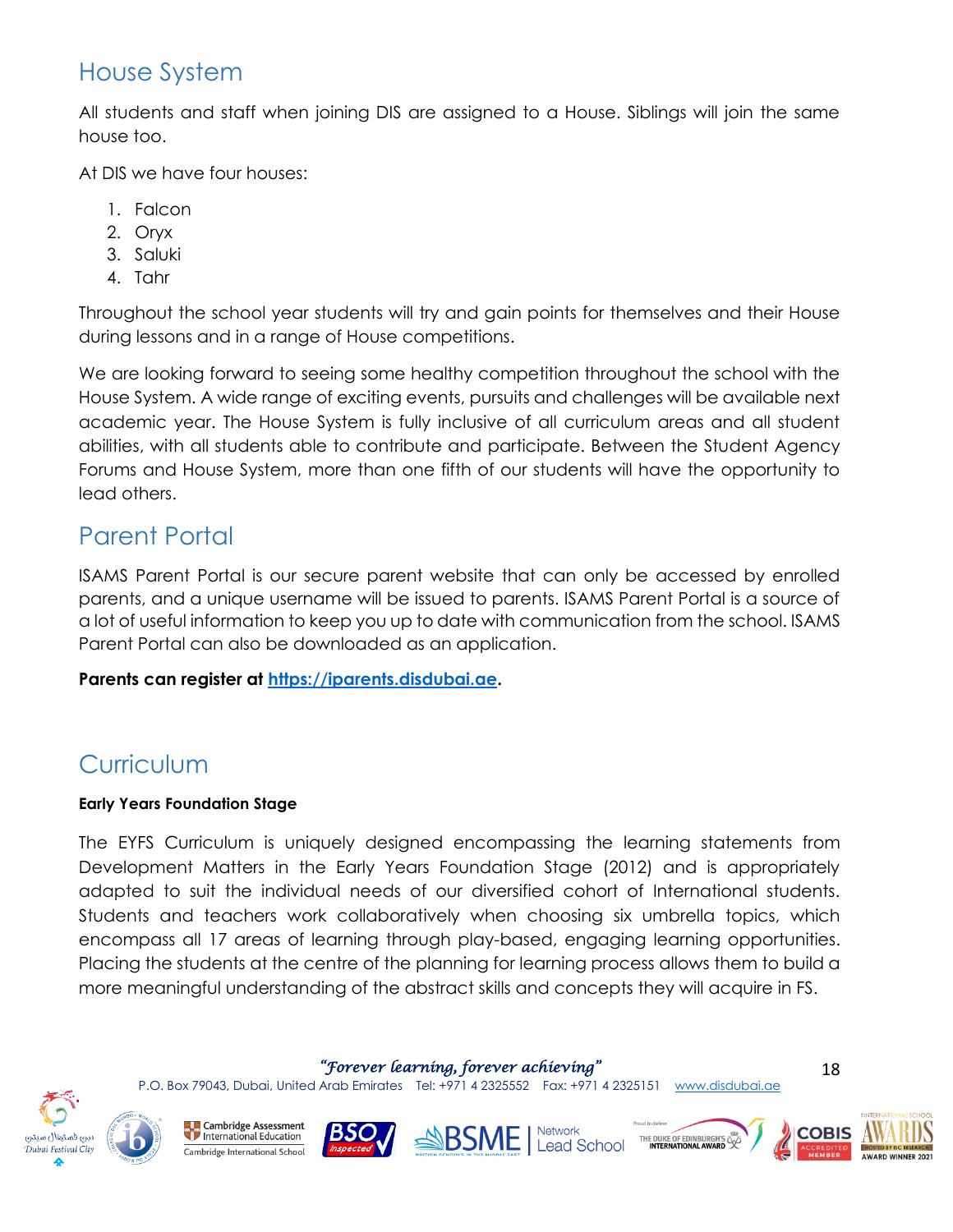Lessons are planned accordingly to suit all students' cultural beliefs and experiences through choice of multicultural books and literacy links, by celebrating all festivals (Ramadan/ Diwali etc.) and through our 'Around the World' lesson. Active learning and Guided Discovery lay the foundations for innovative, outstanding practice in EYFS. Both Indoor and Outdoor provision is enhanced to suit the individual needs and interests of each child, based on their unique learning style. Students use key skills and knowledge acquired within a classroom setting and apply them in specific zones, which provide unlimited independent opportunities for inventiveness, imagination and resourcefulness.

Students become facilitators of their own learning allowing them imbed skills such as building, creating, designing and analysing through play-based practice. Students naturally grow into confident, risk-takers and build up resilience to change. Lifelong learning skills develop as students investigate and experiment with their own ideas and theories in an environment where Problem Based Learning (PBL) encourages a growth mindset.

### **The National Curriculum for England**

Deira International School offers the National Curriculum of England. Our curriculum is firmly rooted in providing each student with rich and innovative learning opportunities. We are committed to delivering a broad and enriched curriculum programme that provides the best possible education to meet the needs of all learners. Our curriculum promotes enthusiasm, enjoyment and mastery with a range of life-enhancing activities within a culture of innovation. We provide learners with vibrant, creative learning environments encouraging challenge and promoting curiosity and interest. Students at Deira International School are active learners, immersed in a student-centered learning with an emphasis on ensuring all learners experience challenge and success.

The National Curriculum for England is a broad and balanced curriculum applied in over 150 countries across the world. It is based on a structured and broad framework that outlines expected levels of achievement through all stages of a student's school life. In addition to development of specific skills and competencies, the curriculum emphasises critical-thinking skills, enquiry and research skills and creativity, the skills needed to meet the challenges of the future.

Deira International School delivers the UAE Ministry of Education's curriculum for Islamic Education, Arabic Studies and Social Studies. The subjects taught in Primary are:

- 
- English Performing Arts
- Mathematics Computing
	- **Arabic**
- **Science** • PE
- Swimming (Not until further notice)

### *"Forever learning, forever achieving"*

P.O. Box 79043, Dubai, United Arab Emirates Tel: +971 4 2325552 Fax: +971 4 2325151 [www.disdubai.ae](http://www.disdubai.ae/)

![](_page_18_Picture_14.jpeg)

**Cambridge Assessment** International Education Cambridge International School

![](_page_18_Picture_16.jpeg)

![](_page_18_Picture_17.jpeg)

![](_page_18_Picture_18.jpeg)

![](_page_18_Picture_19.jpeg)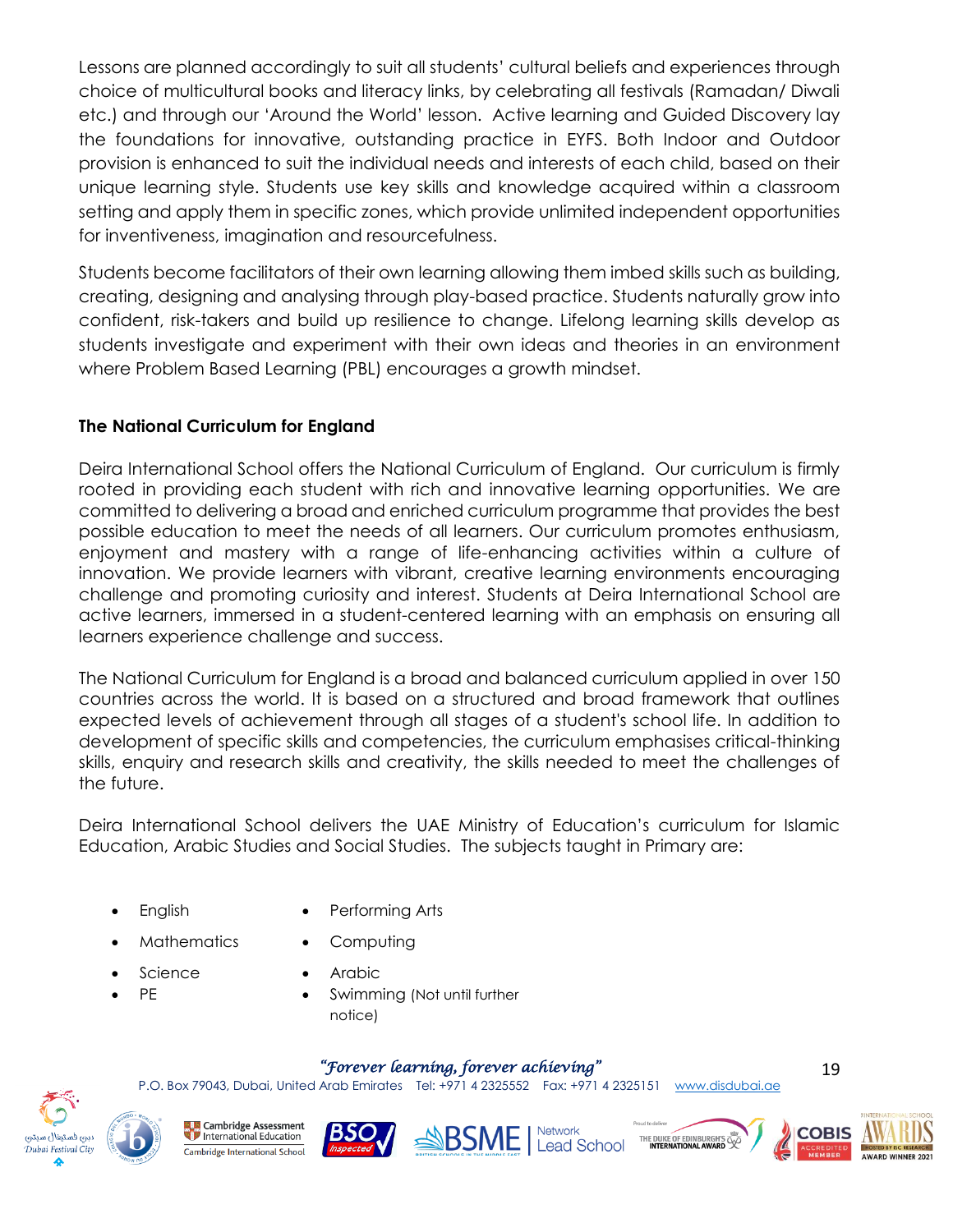- - History Islamic Education
	- Geography Moral Education
	- Visual Arts Social Studies

# **INCLUSION**

Deira International School is proud to be a fully inclusive school that caters for all Students of Determination. Full commitment towards an inclusive education for all, including pupils with SEND and students with exceptional ability will be catered for. Bespoke support will be provided based on the varying needs of our students. Based on the Level of support required, Students of Determination will either have Level 1, 2 or 3 support.

From September with our approach to blended learning, Students of Determination will be supported in a variety of ways.

For example:

- **Level 1**: In class Quality First Teaching and differentiation, modification and challenge for all which will be closely monitored by the Inclusion Team.
- **Level 2**: In class support from a member of the Inclusion team (Inclusion Support Teacher and/or Inclusion Support LSA) whilst maintaining social distancing and taking all precautionary measures. Level 2 students will be equipped with a specialist pack of resources to access which will not be re-distributed or re-shared with others.
- **Level 3**: 1:1 LSA Support with a full-time LSA which is parent funded. 1:1 LSAs will work with one allocated student and will not break their allocated bubble throughout the day, 1:1 LSAs might be closer than 1.5 metres at times IF parent agrees and signs a waiver in order to fully consent to this.

# Home Learning

Home learning is an important part of a student's working week and will add a wider dimension to their learning. Our aims of Home Learning at DIS:

- To provide students with opportunities to consolidate, reinforce and revisit their learning
- To provide students the opportunity to learn prior to a lesson enabling a deeper learning experience
- Ensure a variety of approach in learning key skills between home and school
- To foster independent learning, to inspire students and enhance classroom learning
- Encourage pupils to develop long term strategies for future needs
- To extend learning and challenge beyond the classroom

*"Forever learning, forever achieving"* 

P.O. Box 79043, Dubai, United Arab Emirates Tel: +971 4 2325552 Fax: +971 4 2325151 [www.disdubai.ae](http://www.disdubai.ae/)

![](_page_19_Picture_21.jpeg)

![](_page_19_Picture_23.jpeg)

![](_page_19_Picture_24.jpeg)

![](_page_19_Picture_26.jpeg)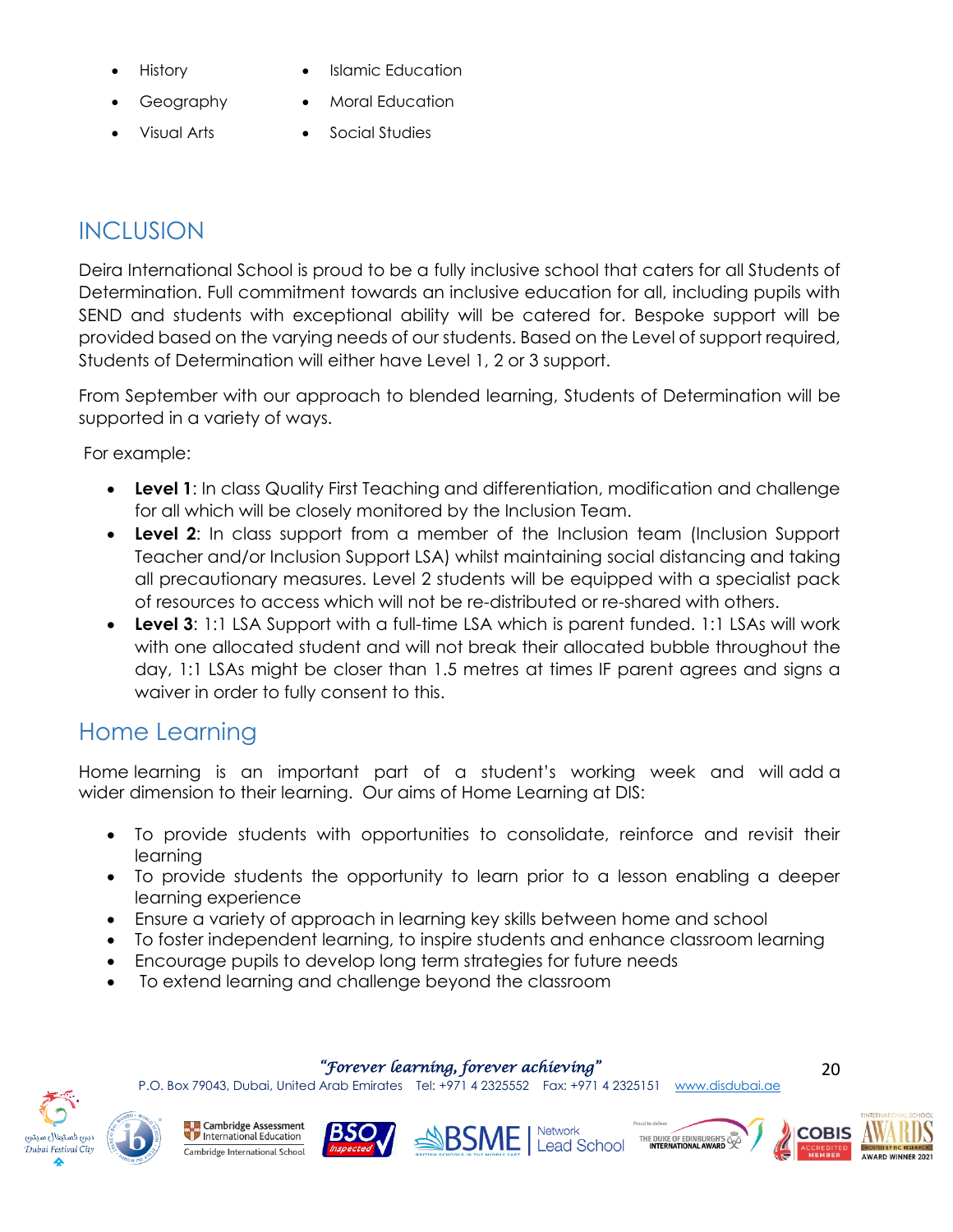Home Learning will be uploaded onto the following platforms for students to access:

| Foundation Stage 1&2 | Tapestry        |
|----------------------|-----------------|
| Year 1-5             | Seesaw          |
| Year 6               | Microsoft TEAMS |

### Educational Visits

Each student will have the opportunity to participate in a range of educational and experiential learning opportunities. These are mapped against the curriculum. Some trips are fully booked within days of the letter being issued as almost all trips are on a first-come, first-served basis.

Educational trips outside the school grounds enhance the curriculum and connect our children with real life contextualised learning. All field trips are purposeful, cost effective and planned. Safety is always at the heart of any trip, along with well-prepared plans and communication from DIS staff. Parents are given consent forms to sign to give permission for their child to attend the field trip.

Further information about school trips will be provided to parents through the ISAMS portal as the year progresses.

### Parent & Teacher Consultation Meetings

Parent & Teacher Consultation Meetings take place in Term 1 and Term 3. This is an opportunity to discuss the current attitude to learning, attainment and next steps in a child's learning, directly with their teacher.  

Due to Covid-19, we moved our PTCs online. This was a great success and allowed parents to access the same quality interactions remotely, from all around the country. It was significantly more convenient for a large proportion of our parent community. This year, we will be giving you the choice of a face to face or online opportunity to discuss your child's progress.

### Teaching and Learning – Our Blended Learning Approach

The school has set an ambitious plan to meet the needs of all our learners and the context of every DIS family during COVID 19. For the start of the new term teachers will teach a mixed class of face to face and distant learning students through a blended learning model.

### Parental Engagement

Parental engagement is a crucial factor in enhancing a child's learning. We see parents as a key partner in the educational journey and together we will strive to develop each child's knowledge, skills and understanding to an exceptional level.

*"Forever learning, forever achieving"* 

P.O. Box 79043, Dubai, United Arab Emirates Tel: +971 4 2325552 Fax: +971 4 2325151 [www.disdubai.ae](http://www.disdubai.ae/)

![](_page_20_Picture_15.jpeg)

![](_page_20_Picture_17.jpeg)

![](_page_20_Picture_18.jpeg)

![](_page_20_Picture_19.jpeg)

![](_page_20_Picture_20.jpeg)

![](_page_20_Picture_21.jpeg)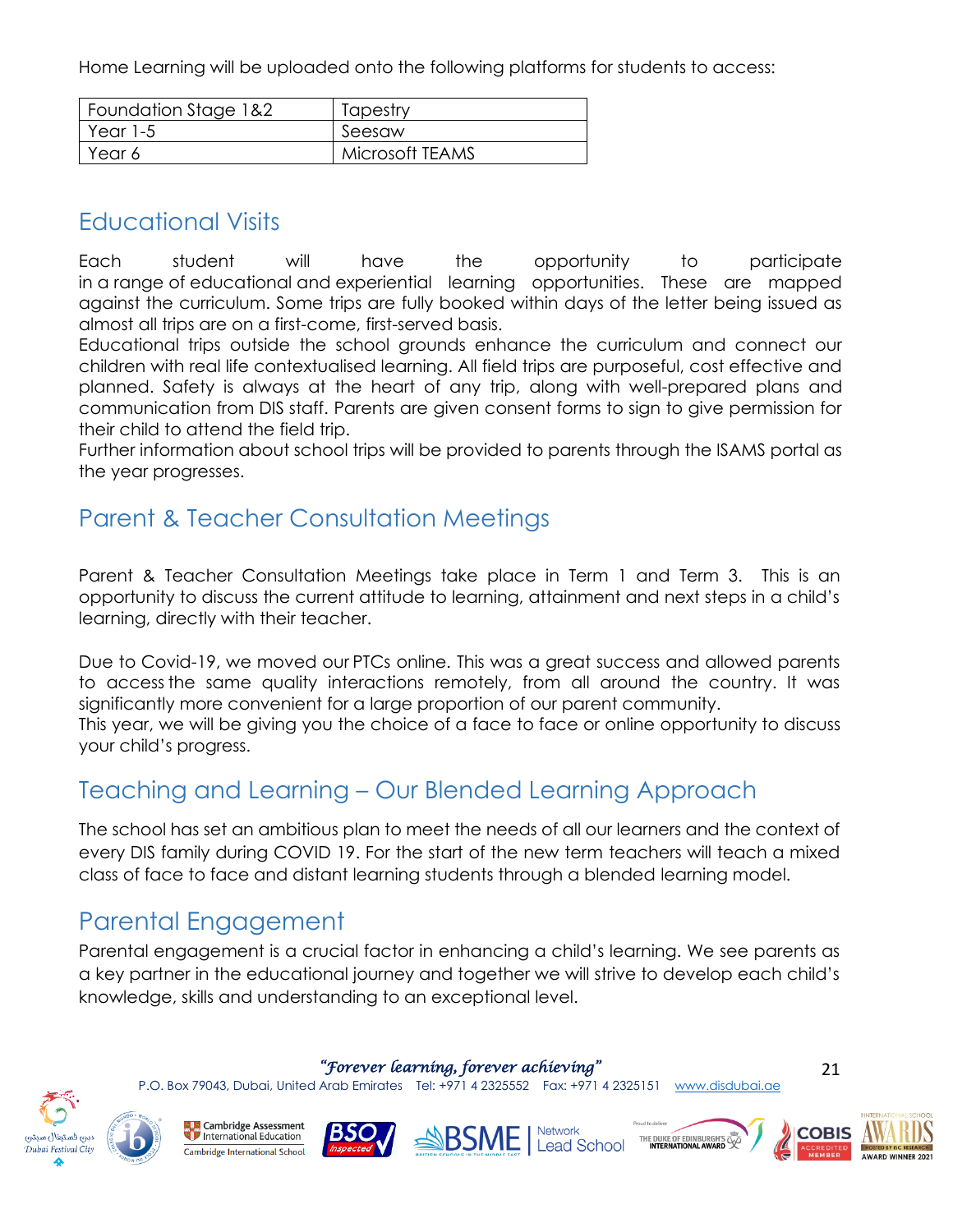Throughout the academic year there are two reporting cycles, mid and end of year as well as Parent Teacher Consultation events to provide parents, teachers and students with the opportunity to reflect on progress and discuss how to further improve. In addition, Primary students have the opportunity to invite their parents to look through their books with them and celebrate their learning; these take place immediately before the Parent Teacher Consultations.

Throughout the year, regular parent workshops are run by teachers to inform and support parents in the pedagogy and content of the curriculum being taught. In addition, visiting speakers and our Well-being/Pastoral team also host events to support parents.

DISPA, our parent group are very active and engaged within the school community providing opportunities to students and parents to be active members of the DIS community.

Parent Volunteers are warmly welcomed at DIS, undertaking a multitude of roles within Classes and Departments. Please either attend the sessions that are hosted throughout the year or contact the Primary Office, if you are interested.

The Head of Primary hosts regular informal sessions with parents to discuss topical themes.

# Student Leadership

Student leadership builds confidence and raises aspirations. Student agency connects students to their school and presents students with the opportunity to:

- Represent the views of the student body
- Promote effective communications within the school
- Assisting with the induction and/or mentoring for new students
- Contributing to the development of school policy
- Help with whole projects and events

# <span id="page-21-0"></span>Co-Curricular Activities

At DIS we run an extensive Co-Curricular Activities programme, which compliments and broadens our curriculum.

Our CCA programme fosters team spirit, personal endeavor, exploration, and most importantly develops each students' potential, confidence and Learner Attributes.

- Sport, recreation and fitness
- Creativity
- Performance
- Strategy and Games
- Academic Pursuits
- Well-Being

*"Forever learning, forever achieving"* 

P.O. Box 79043, Dubai, United Arab Emirates Tel: +971 4 2325552 Fax: +971 4 2325151 [www.disdubai.ae](http://www.disdubai.ae/)

![](_page_21_Picture_23.jpeg)

**Cambridge Assessment** International Education Cambridge International School

![](_page_21_Picture_25.jpeg)

![](_page_21_Picture_26.jpeg)

![](_page_21_Picture_28.jpeg)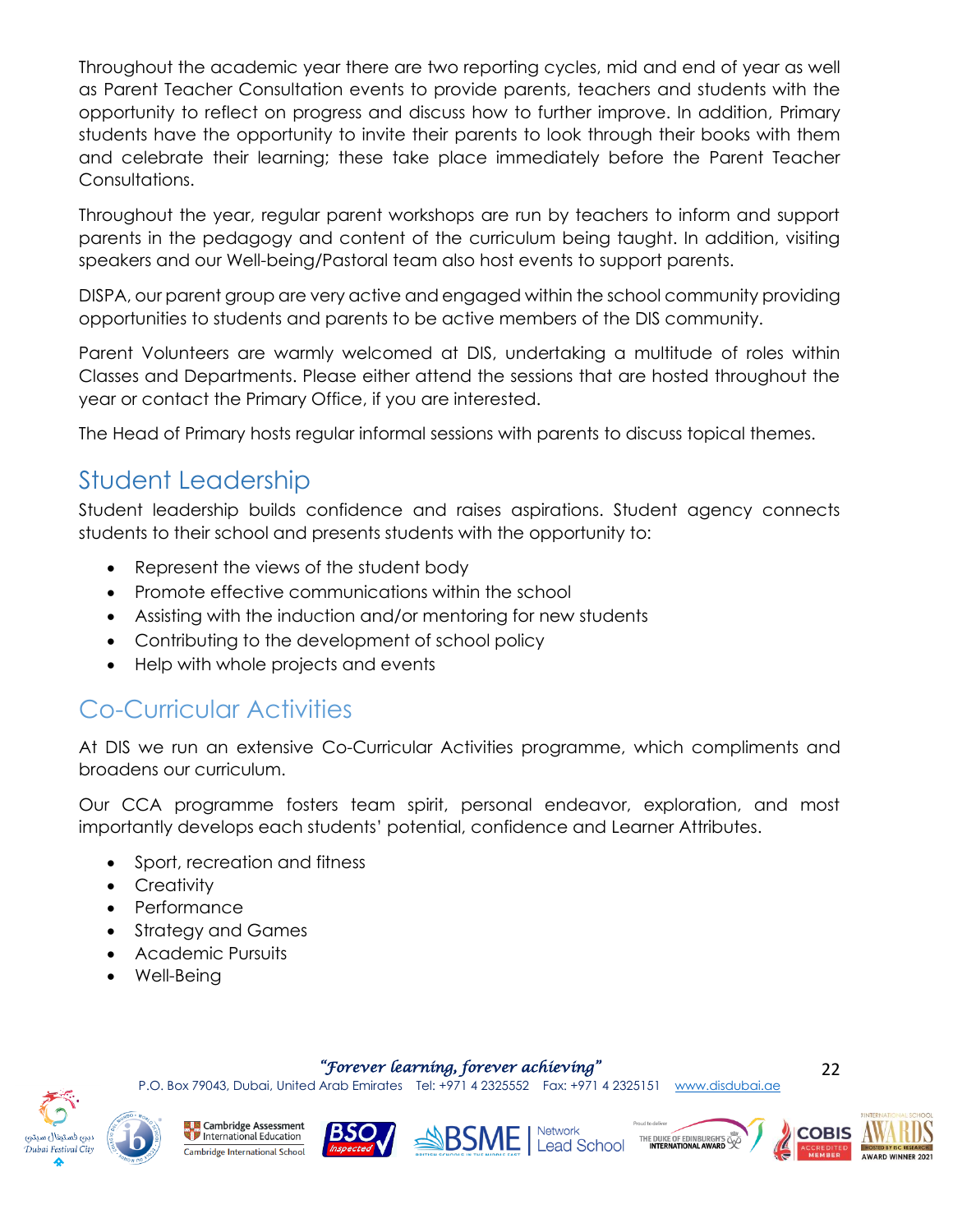# Lost Property

Inevitably some students occasionally leave items at home or misplace them around the school.

For items that are left at home but required that day at school, parents may arrange for them to be delivered to the reception area where they will be delivered to the student. All belongings must be clearly labelled. Items misplaced in school, once handed in, will be stored in the lost property area adjacent to the reception area.

# School Clinic

Our medical team is led by fully qualified doctor and full-time registered nurses who administers first aid, should students be taken ill or involved in an accident, they also provide routine health screenings.

Health records are kept in school for every student in accordance with UAE Department of Health. Medical examinations are non-invasive and carried out by the nurses and the Doctor during students' first year at the school. Vaccination advice can be offered and the school, however, travel vaccinations are not.

Our school clinic is fully compliant with DHA regulations. We have established an isolation unit to deal with any students who may show symptoms of COVID-19.

### What Will Happen in the Event of Suspected Infection?

The school is prepared for any eventuality and we have rehearsed the process should an infection be discovered. If an infection is suspected on site: If anyone on site is found to be displaying any of the symptoms of Covid 19, this will immediately trigger a three-stage response, as follows:

#### **1. Isolation**

- The person will be immediately taken to isolation in a designated "Isolation Room" in the school clinic.
- If symptoms are detected when arriving school, the person will not be allowed onto the site but will be taken from outside the school to the back gate and then into the isolation room.
- Once isolated, the medical team will conduct an initial investigation to establish the severity of the case. The team will be in full personal protective equipment.
- **2. Reporting**
- Parents/guardians will be notified immediately and asked to come to school. Head of School will also be immediately informed.
- If the case is deemed to be sufficiently serious, an ambulance will be called. The patient will be accompanied by an adult wearing full PPE when transported to the hospital. Contact with parents will be maintained throughout.

*"Forever learning, forever achieving"* 

P.O. Box 79043, Dubai, United Arab Emirates Tel: +971 4 2325552 Fax: +971 4 2325151 [www.disdubai.ae](http://www.disdubai.ae/)

![](_page_22_Picture_18.jpeg)

**Cambridge Assessment** International Education Cambridge International School

![](_page_22_Picture_20.jpeg)

![](_page_22_Picture_21.jpeg)

![](_page_22_Picture_22.jpeg)

![](_page_22_Picture_23.jpeg)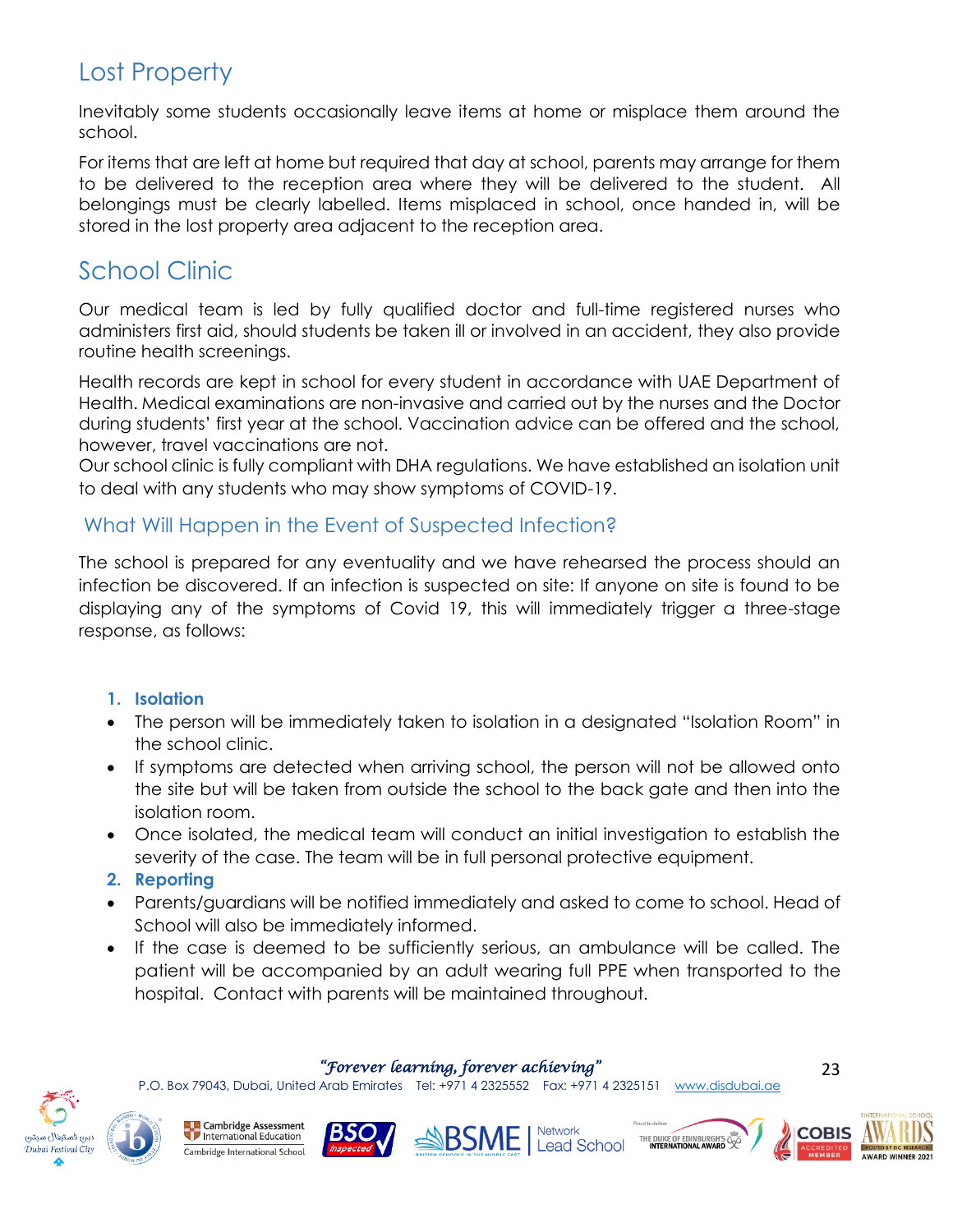- If a patient is deemed to have stable case of illness with a mild respiratory illness the DHA hotline number 800342 will be contacted, as is a mandatory requirement. This will then be referred to hospital for their advice.
- **3. Protection**
- Anyone suspected of contracting COVID-19 will be required to take a PCR COVID 19 test before returning to the school. The test result will need to be reported to school clinic before being permitted to return.
- If the test is negative and the patient displays no symptoms, then the person can resume school.
- If the test is negative but symptoms remain then the person will be required to complete a 14- day quarantine.
- If the test result is positive for COVID 19, the person will have to stay at home or hospital as advised by their doctor. The patient can report back to school only when they receive medical clearance and have finished 14 days of isolation and are fever-free for last 3 days without the use of fever-reducing medications.
- If the result is positive, the traced contacts of the patient will be established and informed. All will be required to complete a 14-day period of quarantine.
- All areas the patient has been present in (classroom, isolation room, waiting areas for transportation used will undergo deep cleansing and disinfection

If an infection is suspected outside of the school premises

- If a member of the school becomes aware, they have been in contact with a suspected or confirmed case of COVID 19, they are required to report this to the school. In addition, they are not to report to school and must get tested for PCR.
- If tested is negative they should remain in quarantine for 7 days from the day of exposure to the infected individual.
- If tested positive, they should complete a 14-day isolation and will be allowed to return to school once they have a DHA/medical clearance certificate and Negative PCR test.

# Personal presentation and uniform

Why do we wear a school uniform?

We are all proud to be a part of the DIS community and our uniform allows us to celebrate this. Our uniform reflects the high standards that we set for ourselves on a daily basis and through this it supports positive attitudes to our peers and our learning. Developing an understanding of how to dress in a smart and professional manner at a young age helps to create good habits for when students leave education and enter the world of work. Uniform also protects children from social pressures, for example, to dress in a particular way which adheres to current fashion trends. It is for these reasons that we insist not only on having a school uniform, but that it is adhered to at all times. We appreciate your support in helping our students be the best that they can possibly be.

#### *"Forever learning, forever achieving"*

P.O. Box 79043, Dubai, United Arab Emirates Tel: +971 4 2325552 Fax: +971 4 2325151 [www.disdubai.ae](http://www.disdubai.ae/)

![](_page_23_Picture_17.jpeg)

Cambridge Assessment International Education Cambridge International School

![](_page_23_Picture_19.jpeg)

![](_page_23_Picture_20.jpeg)

![](_page_23_Picture_22.jpeg)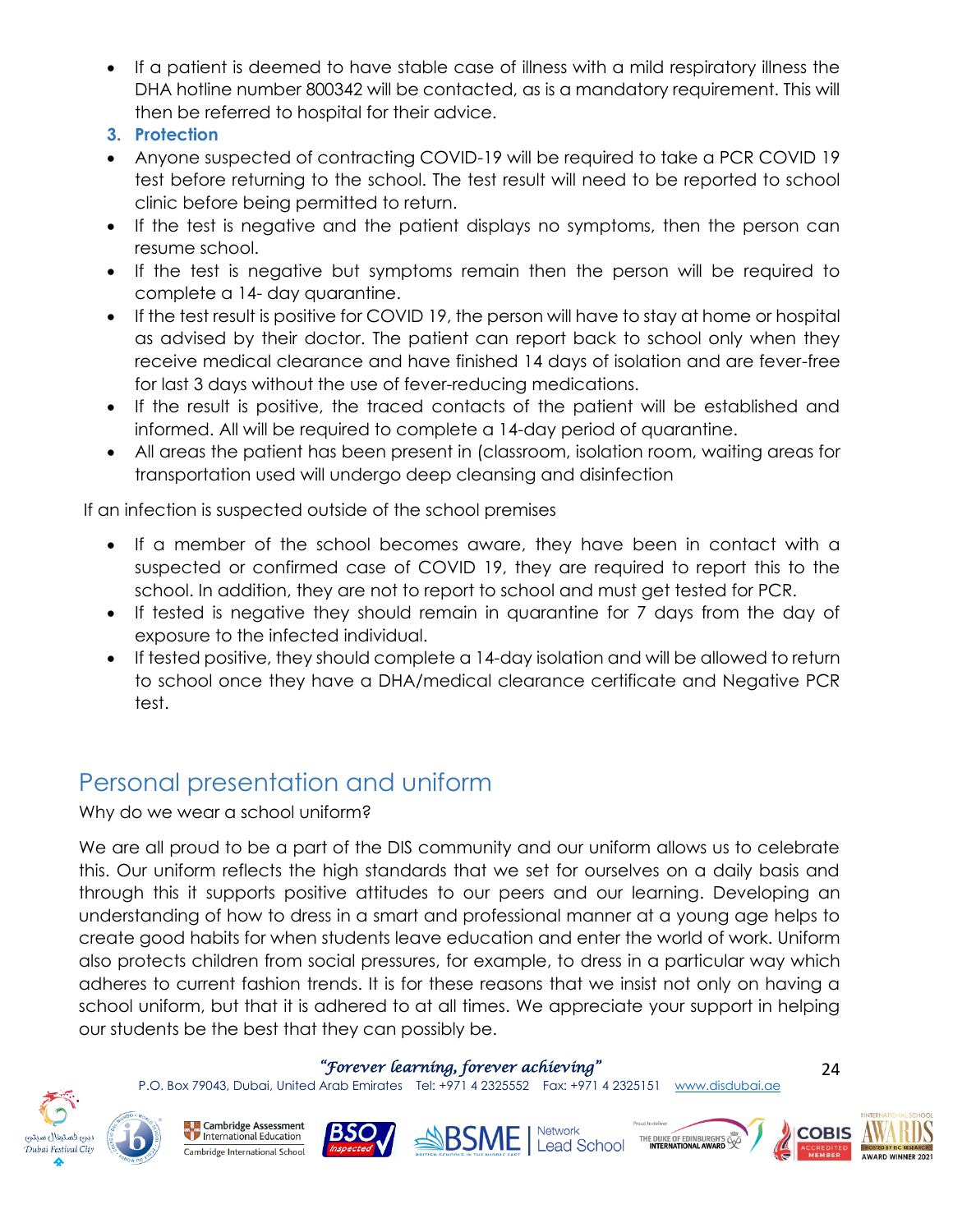All students accessing Distance Learning must be wearing full school uniform. A full uniform list is for all Primary students is provided in the link below: -

Please be prepared for children's clothing to get dirty. Foundation Stage children have many opportunities for messy play and creative work. You can provide your own apron or an old t-shirt if you wish. Furthermore, we request that a spare set of clothing is supplied in case of accidents or a need to change.

#### **Uniform**

All children in Foundation Stage must wear school uniform which can be purchased online and in school from Sumeru.

In addition to this they will need:

- A backpack No bags with wheels are allowed!
- Large Water bottle
- Stationary kit
- A Healthy Snack and a Fruit or Vegetable Snack (please be aware that we are a 'Nut Free' school due to children having severe allergies.
- Sun hat (Children without a hat will have to miss out on valuable outside play)
- Spare labelled mask

### **Please make sure that all belongings are clearly named.**

### **Jewellery**

Students may wear a watch. Students may wear one small stud in each ear lobe, and these should be removed for PE and swimming. No other piercings are permitted Jewellery items of religious significance may only be worn with prior approval by the school, following a formal written parent request.

### **Henna Tattoos**

These are only acceptable for religious/cultural reasons.

### **Hairstyles**

- Girls Hair should be tied back fully off the face. The sensible use of hair accessories is acceptable to keep hair orderly and neat e.g. Alice band, hairband, clips, slides, elastic bands, scrunchies etc. as long as they are plain white, dark blue or black.
- **Make-up and all nail polish may not be worn by any student.**
- Boys Hair must be well off the collar at the back and off the ears and face, no shorter than a number 2 barber cut. Shaved heads are not acceptable. We request no coloured gel, wax or mousse etc. be used when styling hair and no exaggerated styles.

### *"Forever learning, forever achieving"*

P.O. Box 79043, Dubai, United Arab Emirates Tel: +971 4 2325552 Fax: +971 4 2325151 [www.disdubai.ae](http://www.disdubai.ae/)

![](_page_24_Picture_22.jpeg)

Cambridge Assessment International Education Cambridge International School

![](_page_24_Picture_24.jpeg)

![](_page_24_Picture_25.jpeg)

![](_page_24_Picture_26.jpeg)

![](_page_24_Picture_27.jpeg)

![](_page_24_Picture_28.jpeg)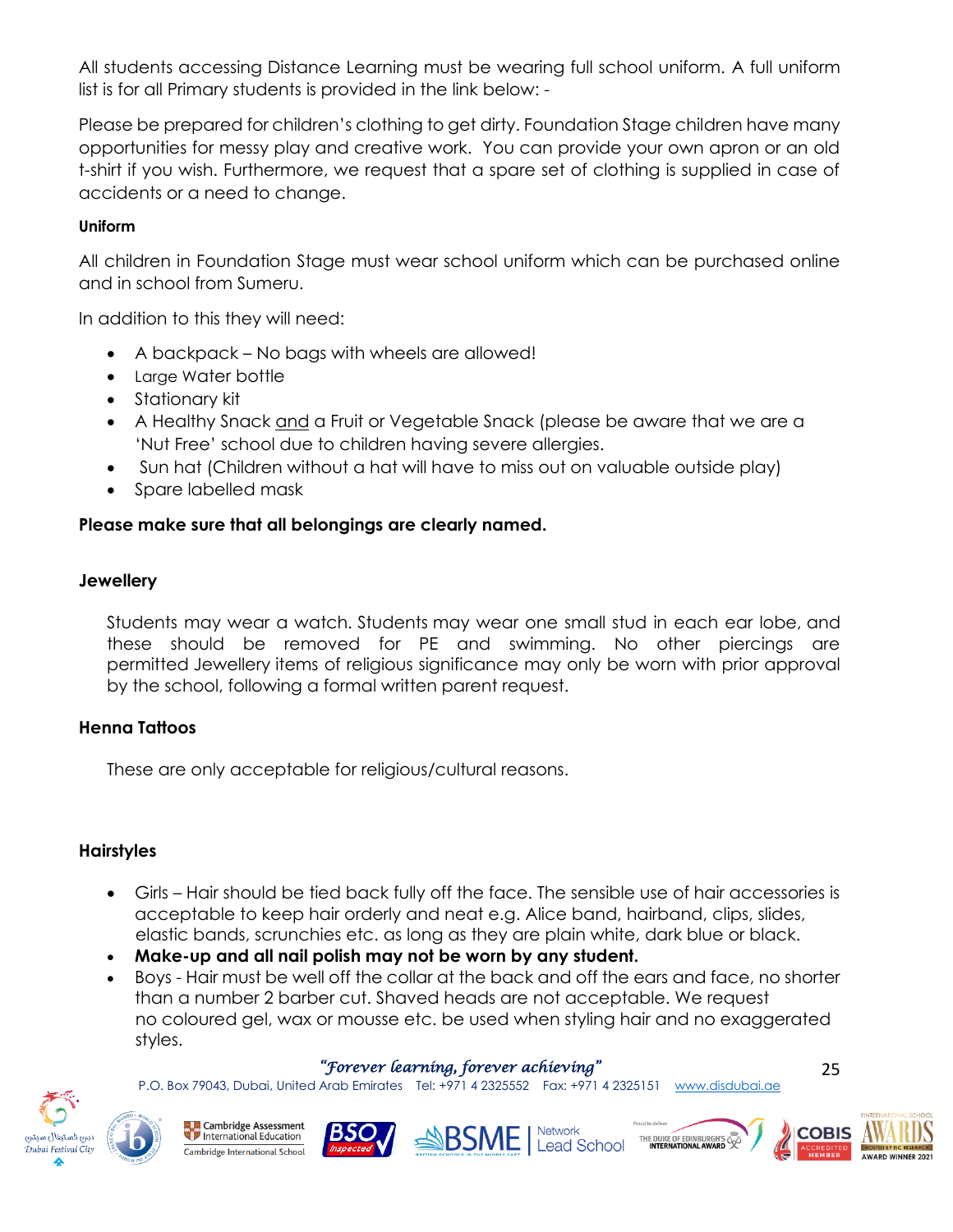• All students – We request that hair must be of a natural colour rather than unnatural. We also request that the hair style itself is neat and modest (not extreme).

If the students' hairstyle contravenes any of the above requirements the student will be requested to amend this with immediate effect and if this is not possible, they will be required to remain at home until such time as their hair has returned to an acceptable condition.

# Parent School Contract

The Knowledge and Human Development Authority (KHDA) recently introduced an initiative called The Parent/School Contract. This contract has been introduced to ensure that through clarity and transparency, schools and parents are aware of their duties and responsibilities towards each other and towards their children. It benefits both schools and families by clearly identifying agreed terms and conditions in the form of a contract; these terms and conditions stipulated in the contract will also be a reference for dispute resolution.

KHDA will uphold the agreement stipulated in the contract when a party refers a matter to KHDA for deliberation and endorsement. Families are encouraged to read the contract carefully and seek clarification regarding any queries prior to signing it.

The school will prepare the contract for each new student and it will be forwarded to parents in digital format to read and sign, once registered with the KHDA.

Thank you in advance for your assistance in completing the contract signing.

### Essential Documents

- Documents required by the Knowledge and Human Development Authority (KHDA)
- Original Transfer Certificate (For students joining from outside Dubai only)
- Copy of Student's passport x 1
- Copy of Student's Residence Visa x 1
- Emirates ID card (front and back of both parents and students) x 1

Please note we are required to submit all registration documents to the Ministry of Education within ONE month of your son/daughter's admission, we have been informed that no extensions will be granted and students will be asked to leave school if we have not received the required documents.

This is by instruction of the Ministry of Education and is not a DIS decision.

### News and information

Communication between parents and school is a high priority at DIS.

We check parent contact details regularly.

Parents receive information throughout the school year via email, Head Teacher's fortnightly newsletters and a host of social media celebrations. We also offer a wide range of parent

### *"Forever learning, forever achieving"*

P.O. Box 79043, Dubai, United Arab Emirates Tel: +971 4 2325552 Fax: +971 4 2325151 [www.disdubai.ae](http://www.disdubai.ae/)

![](_page_25_Picture_21.jpeg)

**Cambridge Assessment** International Education Cambridge International School

![](_page_25_Picture_23.jpeg)

![](_page_25_Picture_24.jpeg)

![](_page_25_Picture_25.jpeg)

![](_page_25_Picture_26.jpeg)

![](_page_25_Picture_27.jpeg)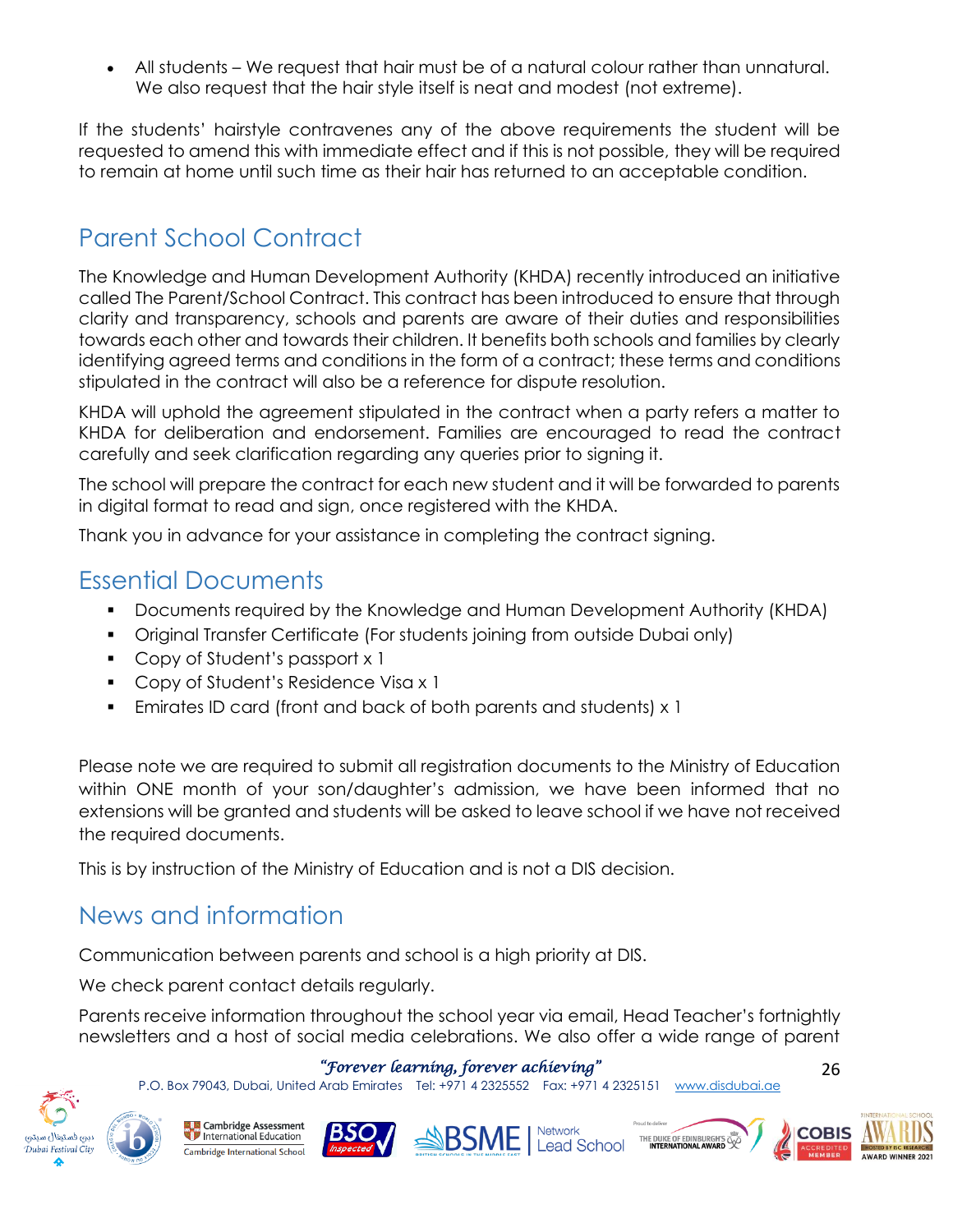events and we are actively championed and supported by DISPA (Deira International School Parent Association.) Exhibitions, cultural and UAE celebrations, coffee meetings, competitions, sports events, workshops (Parent learning), and Parents Information (parent focused), are all good examples.

# Mobile Electronic Device

MED's are used in Primary School from Years 1-6 and used in the classroom only.

MEDs should be used respectfully, purposefully and thoughtfully. In order for students to use their devices in school the Primary School MED Policy must be signed electronically on the link below.

[Mobile Electronic Device and Digital Citizenship fair usage Policy -](https://forms.office.com/r/DjdGhU28Y5) Primary School

MEDs are student's responsibility. We highly recommend a protective cover.

The school is not answerable for loss or damage.

**DIS reserves the right to inspect any device if it is suspected that the device has be misused.** 

### Device specifications

![](_page_26_Picture_9.jpeg)

All devices **must**:

- Have a camera
- Have a durable cover protector (house colours are recommended)
- Have the child's name on the cover and on the lock screen
- Be fully compatible with Office 365 Apps

As of September 2019/20, we have standardised the iPad models we use in the primary school. This is to guarantee that all students have access to the same level of technology and can access learning content in the same way.

The device that we recommend is the **iPad 8th generation, 10.2 inch, 128GB Wi-Fi only model,** *specifically designed for education*.

You may compare this model against others here: <https://www.apple.com/ae/ipad/compare/>

To use the device to its full educational potential, it is highly recommended that:

*"Forever learning, forever achieving"* 

P.O. Box 79043, Dubai, United Arab Emirates Tel: +971 4 2325552 Fax: +971 4 2325151 [www.disdubai.ae](http://www.disdubai.ae/)

![](_page_26_Picture_21.jpeg)

![](_page_26_Picture_22.jpeg)

![](_page_26_Picture_23.jpeg)

![](_page_26_Picture_24.jpeg)

![](_page_26_Picture_25.jpeg)

![](_page_26_Picture_26.jpeg)